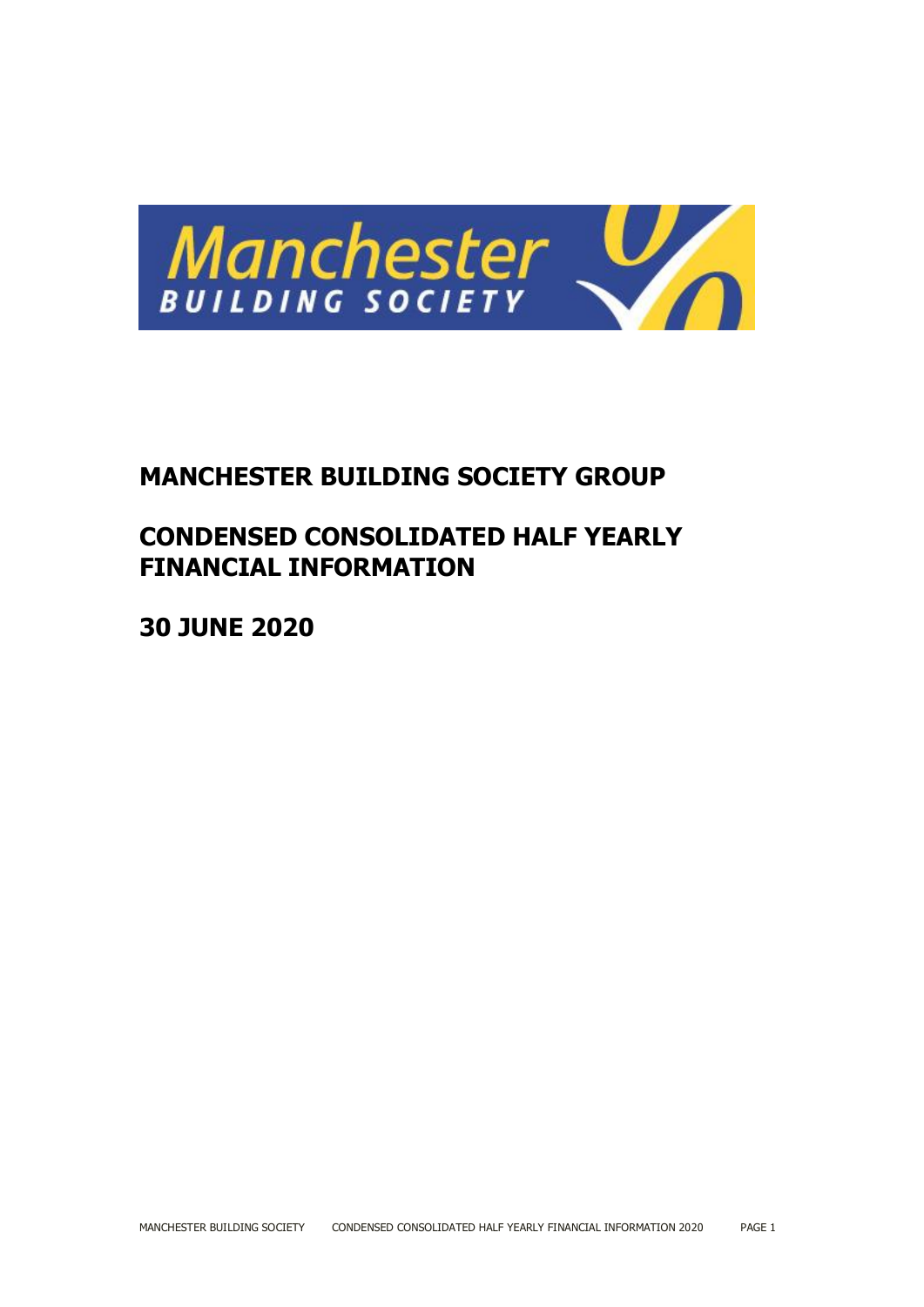# **CONTENTS**

- **DIRECTORS' REPORT**
- **STATEMENT OF DIRECTORS' RESPONSIBILITIES**
- **CONDENSED CONSOLIDATED STATEMENT OF COMPREHENSIVE INCOME**
- **CONDENSED CONSOLIDATED STATEMENT OF CHANGES IN EQUITY**
- **CONDENSED CONSOLIDATED STATEMENT OF FINANCIAL POSITION**
- **CONDENSED CONSOLIDATED STATEMENT OF CASH FLOWS**
- **NOTES TO THE CONDENSED CONSOLIDATED FINANCIAL STATEMENTS**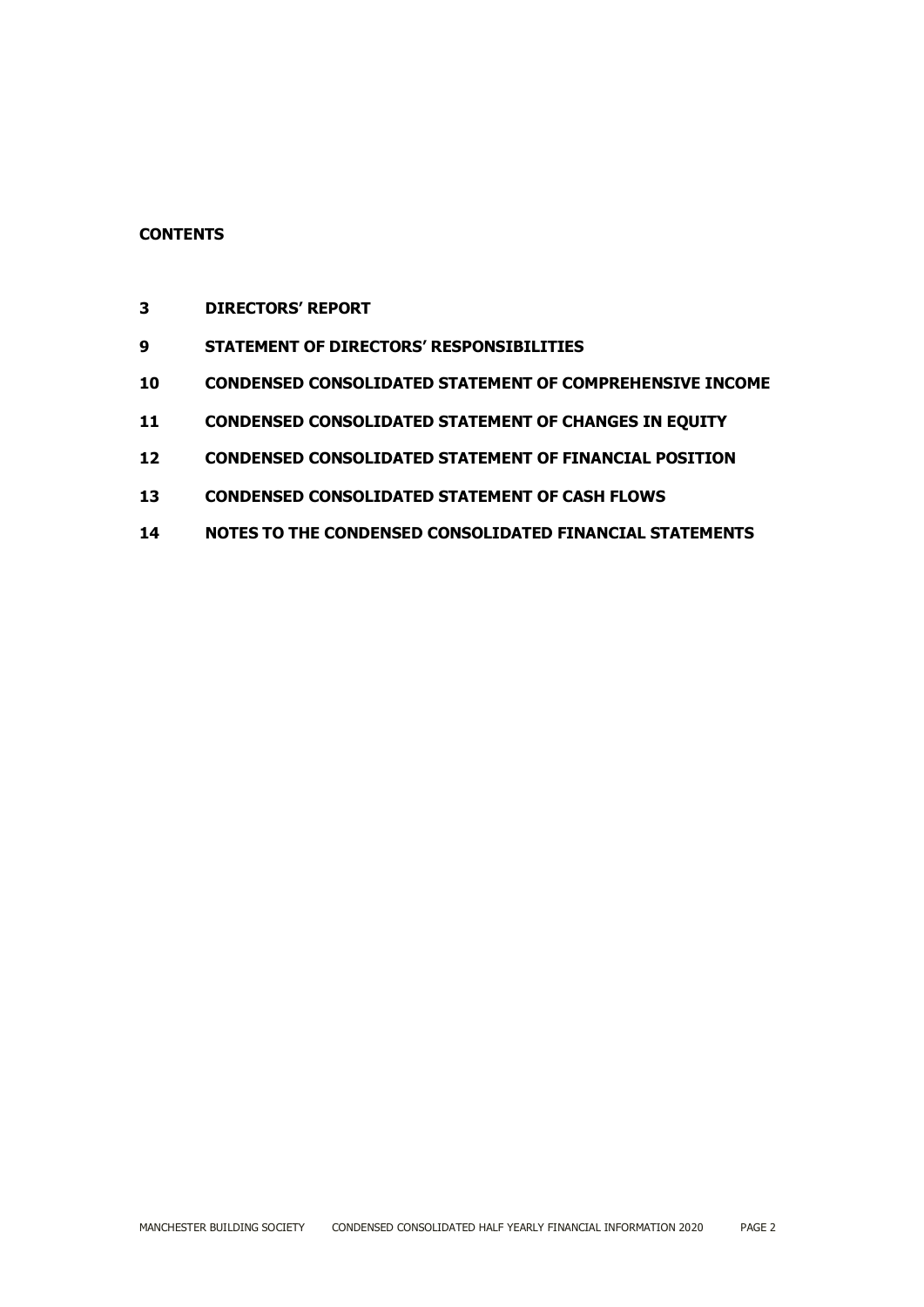#### **DIRECTORS' REPORT**

#### **Introduction**

The Directors present their Condensed Consolidated Half Yearly Financial Information of the Group for the 6 months ended 30 June 2020.

At 30 June 2020 the Group consisted of the Society and its wholly owned subsidiary, MBS (Mortgages) Limited. The consolidated 2019 results include a second wholly owned subsidiary, MBS (Property) Limited, which the Society disposed of in August 2019.

#### **Strategic summary**

The Group's strategy since 2013 has been to seek to reduce risks and conserve regulatory capital by moving its risk profile away from those legacy asset positions that carried higher risks and higher regulatory capital risk weightings. The strategy was necessary because of events, fully disclosed in the Annual Report and Accounts for the year ended 31 December 2012, that led to a material write-down of the Group's reserves following a change in the accounting treatment of certain financial assets.

The Group continues to have headroom above its Total Capital Requirement ("TCR") in total capital terms but does not meet the qualitative standards for the level of Common Equity Tier 1 regulatory capital ("CET 1"). Consequently, the Society did not pay the coupons on Permanent Interest Bearing Shares ("PIBS") in April 2020 as such a distribution is prohibited under CRD IV article 141.

The Society is following a medium to long term plan which was independently reviewed, and acknowledged by the PRA in 2018 who agreed to monitor the Society against it. The plan was most recently updated in June 2020.

The Group's results for the period are explained in detail in the sections that follow, along with the principal risks and uncertainties that the Group faces.

**Business review**

The Group recorded a loss after taxation for the 6 months ended 30 June 2020 of £0.4m, compared with a profit for the 6 months ended 30 June 2019 of £0.5m.

The Society's performance has been impacted by economic uncertainty in both the UK and worldwide in relation to the ongoing Covid-19 pandemic. The nature of the timing and magnitude of economic recovery remains unclear. It appears likely that a period of higher than usual unemployment and record low interest rates will continue for a period.

As the Society has reacted to the unprecedented circumstances of the last few months it has been necessary for the majority of the Group's employees to adapt to working from home and this has been done with minimal impact upon customers.

To assist our customers during this very difficult time, over 20% of our UK mortgage customers were granted a payment deferral on their mortgages in the period.

Mortgage assets reduced by 4% in the 6 months as the Group continued to make no new advances.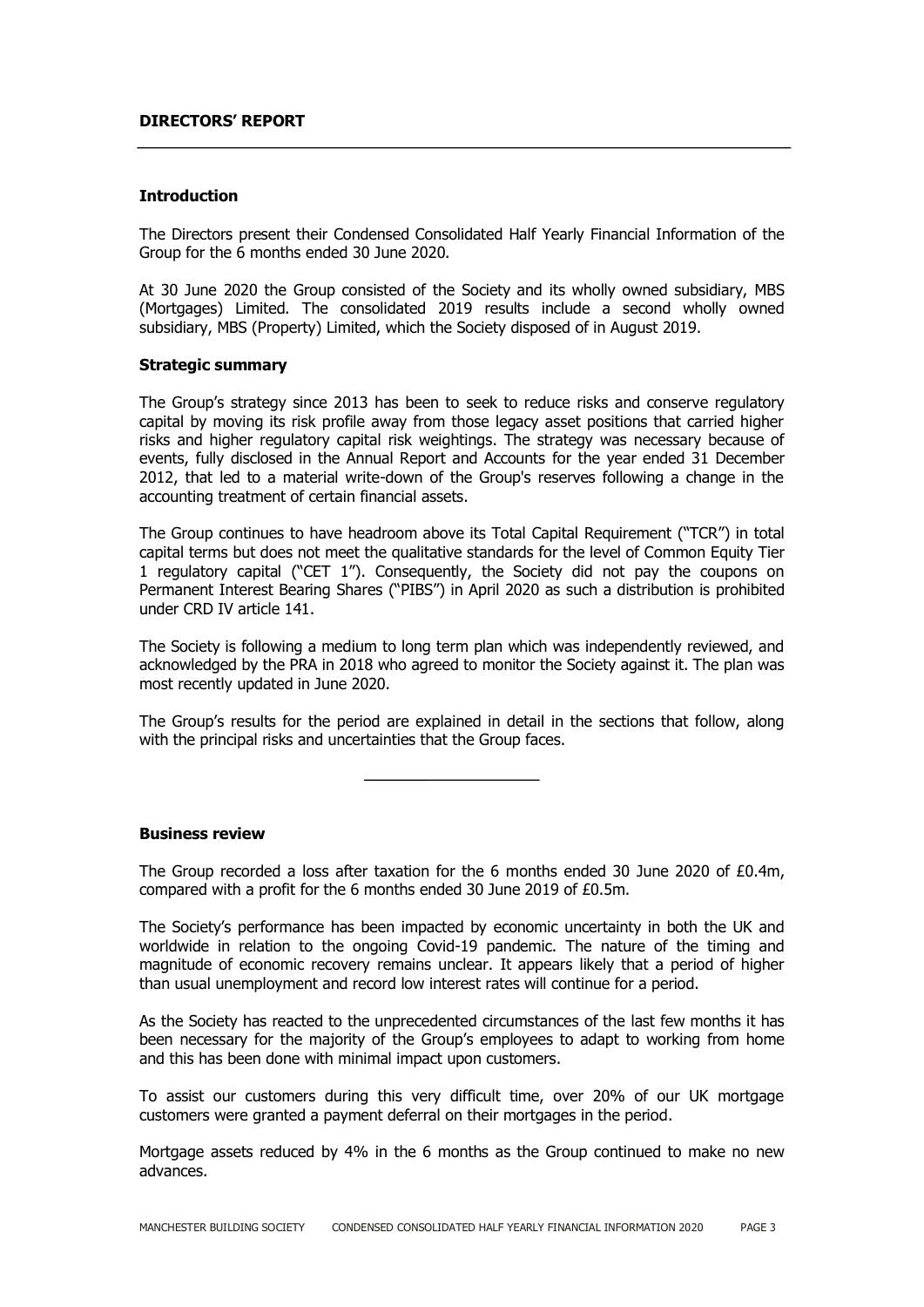The Group's net interest income decreased by 12% compared with the same period in 2019 due to the reducing size of the balance sheet and the reduction of the Bank of England base rate to historically low levels in March 2020. Retail balances at the end of June 2020 were £188m, 5% lower than at the end of December 2019.

Other operating income for the 6 months ended 30 June 2020 totalled £0.8m, compared to  $£0.4$ m for the comparative period in 2019. This includes a  $£0.7$ m increase in gains relating to movements in the sterling: euro exchange rate, which is largely offset by amounts included in impairment losses. In the prior year the Group received rental income on its head office building which was sold in August 2019.

The Group's administrative expenditure of £2.1m was £0.4m (17%) lower than in the comparative period in 2019. £0.3m of the reduction related to lower professional fees with additional savings made following the sale of the head office building.

The downturn in the economy as a result of restrictions enforced to help combat the spread of Covid-19 and the latest economic forecasts as the economy begins to recover, resulted in the Group recognising additional provisions at 30 June 2020.

Impairment losses of £2.1m were recorded in the period in respect of the Group's mortgage and loan books, compared to  $£0.9m$  in the first half of 2019.  $£0.7m$  of the charge related to movements in the sterling: euro exchange rate (largely offset in other income) whilst £0.7m relates to provision assumption changes due to more difficult economic conditions in light of the Covid-19 pandemic. The remaining charge of £0.7m is comparable with the prior year and largely relates to the Spanish lifetime portfolio.

In addition to the payment deferrals mentioned, the Group continued to help borrowers in difficulties to resolve their situations, taking a consultative approach with borrowers who experienced repayment difficulties and applying forbearance as appropriate. At 30 June 2019, excluding the second charge portfolio, there were 15 mortgage accounts where payments were 12 or more months in arrears (31 December 2019: 15). Total arrears were £1.1m (31 December 2019: £1.1m). Previously up-to-date loans with agreed payment deferrals are not deemed to be in arrears.

High levels of liquidity were maintained throughout the period with the Group having significant balances deposited with the Bank of England.

**Risks and uncertainties**

Given the Society does not meet the qualitative standards for the level of CET1 regulatory capital, the requirement for an increase in CET1 capital in order to return to lending, and the assessed prospects for the business and its capital position without such a return, there is a material uncertainty relating to the ability of the Group and Society to continue as a going concern due to the continued run-off of the balance sheet. A medium to long term strategic plan was produced which was independently reviewed and acknowledged by the PRA who agreed to monitor the Society against it. An update to this plan was submitted to the PRA in June 2020.

Every business faces risks as part of its day-to-day operations. The Board's risk management objectives are to seek to minimise the risks that the Group faces, by deploying a range of risk management policies and procedures within an appropriate control environment in order to achieve such an outcome.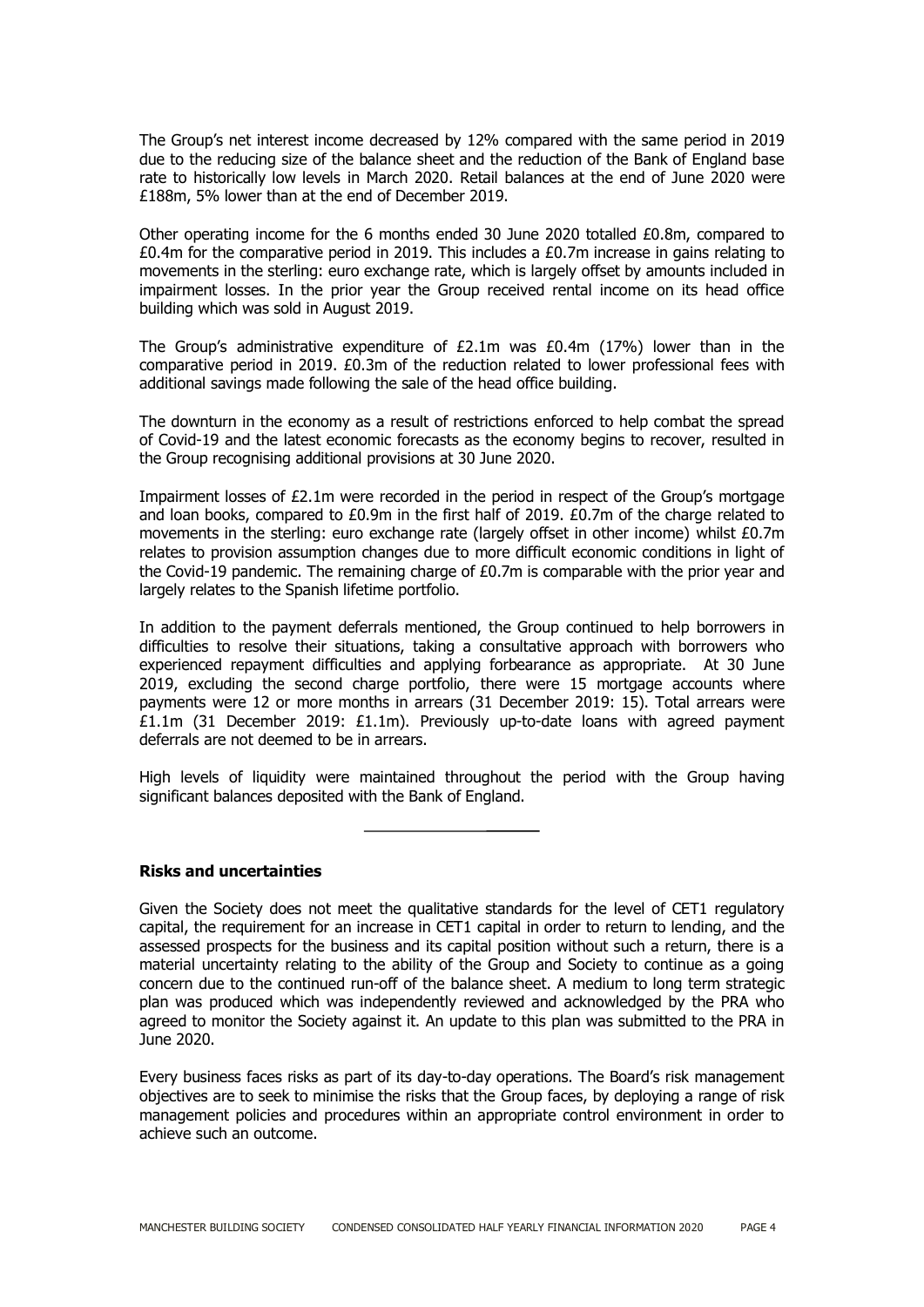A full explanation of the Board's assessment of the risks and uncertainties that are faced by the Group was set out in the 2019 Annual Report and Accounts on pages 5 to 6. Whilst the key risks remain similar to those identified last year, they have been impacted by the ongoing Covid-19 pandemic which has had a material impact upon UK and worldwide economic conditions.

Summarised below are a number of the Group's key risks and uncertainties:

**Credit Risk:** The Group is exposed to the risk that it may not receive back in full any sum that has been loaned (in relation to loans and advances) or any sum that it has deposited with a banking counterparty (in relation to liquid assets) when such amounts fall due. The Board monitors credit risk, underlying security values and the level of impairment provisions on a regular basis. Credit risk is more of a consideration in relation to loans and advances to customers than in relation to the Group's liquid assets; the former involve relationships with individuals or small businesses, whilst the latter are far fewer in number, being restricted to either the Bank of England or UK High Street banks, where credit risk is assessed as being very low.

The Group's management of credit risk in respect of loans and advances recognises that as the portfolio runs off it is likely that a greater part of the residual assets will have a higher credit risk profile.

The assessment of credit risk and the related impairment provisioning is a critical accounting estimate, impacted by judgments relating to customer affordability and economic circumstances, including the level of interest rates. Prior to the current strategy of no new lending, credit risk was mitigated by appropriate mortgage underwriting and by limiting the Group's exposure to particular market sectors or loans exhibiting particular attributes. Since the cessation of new lending credit risk has been mitigated through the monitoring of management information, assessment of arrears and forbearance cases, and regular loan provision reviews. The Group holds two mortgage books (the NMB MAC and CLC books), where previously it held a beneficial interest and these portfolios were administered by third parties. An assessment has been made of the estimated discounted future cash flows expected to arise from both these portfolios of loans which forms the basis for the impairment provision.

Economic uncertainty in light of the ongoing Covid-19 pandemic increases credit risk, particularly in relation to uncertainty over future house price growth and of the ability of customers to make payments in full with unknown future employment levels.

**Insurance Risk:** Impairment assessments incorporate the insurance risk attached to the Group's lifetime mortgage contracts, which are euro-denominated. The risk arises from a contractual term within the relevant mortgage contracts which in certain circumstances precludes the Group from pursuing the borrower or the borrower's estate for any shortfall on redemption. This risk is managed through oversight of the portfolio, including monitoring valuations, the assessment of redemptions and provisioning policy. The insurance provision is a critical accounting estimate, as its assessment is based on expected future outcomes relating to the date on which an account redeems, expected to be on the death of the borrower, a move into care or through non-health related voluntary pre-payment. It is also affected by the assumptions made in relation to house price appreciation and depreciation. This means that the insurance risk provision can move by a material amount dependent upon these assumptions and market conditions.

Economic uncertainty in light of the ongoing Covid-19 pandemic increases insurance risk, particularly in relation to uncertainty over future house price growth.

The introduction of IFRS  $17$  – *Insurance Contracts* is expected to significantly affect accounting for this lifetime portfolio. IFRS 17 has been delayed and is currently due to be implemented for accounting periods beginning on 1 January 2023.

**Liquidity Risk:** The Group's strategy is to maintain sufficient funds in unencumbered liquid form at all times to ensure that its liabilities can be met as they fall due. Regular stress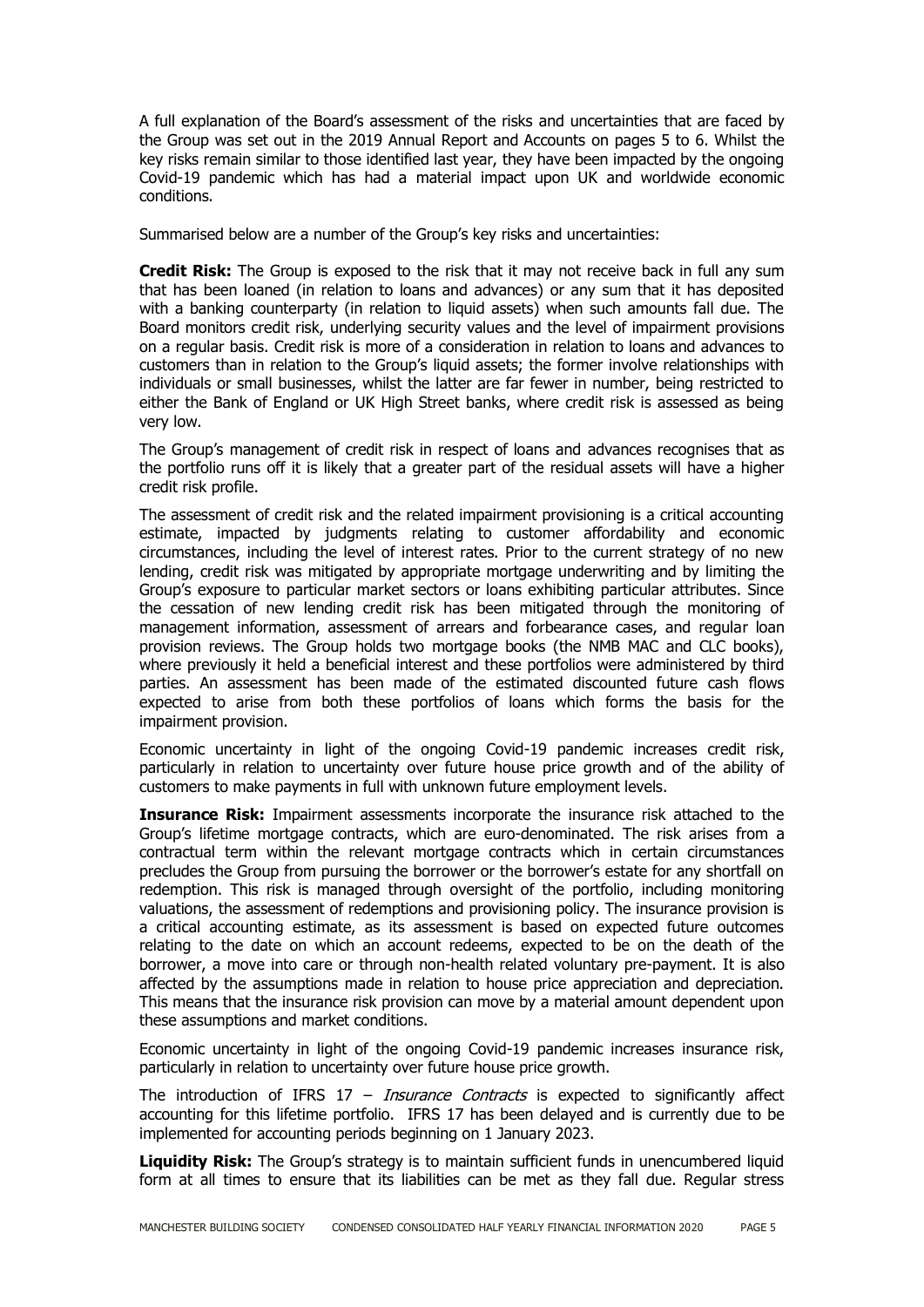testing of liquidity is undertaken by separately using 20 week and 3 month time horizons. The Group operates within closely monitored Board-approved liquidity policy limits, which are reviewed on a daily basis by the Group's Finance and Treasury departments, reported to the Treasury Committee and considered by the Board each month. During the first half of 2020, the Group continued to have a significant proportion of its liquid assets deposited with the Bank of England.

**Capital Risk:** In order to conserve capital, the Group has continued not to undertake new lending. As explained on page 4, as at 30 June 2020 the Group continued to have headroom above its TCR in total capital terms, but did not meet the qualitative standards for the level of CET 1 regulatory capital. The Group has continued to explore ways in which the CET 1 regulatory capital position could be improved. As at 30 June 2020, the requirement to hold 4.5% of CET 1 capital against Risk Weighted Assets was met but it is recognised that a stress event or other significant loss could result in a future breach. This risk is monitored and under regular review in ongoing discussions with the PRA. As a result of the shortfall against qualitative standards for the level of CET 1 regulatory capital, under CRD IV article 141, in order to conserve capital, the Group has not paid coupons on PIBS since April 2016 and may remain prohibited from making the PIBS coupon payments due in October 2020. The Board considers that there continues to be uncertainty over the Group's ability to make coupon payments thereafter.

**Interest Rate Risk:** The Group's mortgage and savings products have different interest rate types and differing maturity profiles. This means that the Group is exposed to movements in interest rates. A movement in an external interest rate (e.g. Bank of England Base Rate or LIBOR) does not always affect every mortgage and savings product that the Group holds. The Group has more fixed rate mortgage products (notably its lifetime mortgages) than it has fixed rate savings products. Presently, there are no interest rate swaps in place to mitigate the risk. The interest rate risk position is monitored by the Risk Committee and the Board and is managed via the setting of internal policy limits and through the holding of an ascribed level of regulatory capital to mitigate the risk of interest rate movement. The Board has considered this risk by its review of financial projections under differing interest rate scenarios over the long-term. The Group has a natural partial hedge provided by fixed coupons on capital and some savings products.

The Board does not intend to hedge its fixed rate mortgages using interest rate swaps at this time; this position is monitored regularly. A rise in interest rates gives rise to a risk of decreasing margins as a greater portion of the mortgage portfolio than the deposit portfolio is based on fixed rates. Liquidity risk can also be managed through changes in the interest rate of the deposit book.

The UK regulators have reiterated their intention to transition from the London Inter-Bank Offered Rate ("LIBOR") to alternative benchmark rates by the end of 2021. The Society is directly impacted through exposure to LIBOR linked assets and liabilities. Planning is under way to manage the impact of this transition.

**Currency Risk:** The Group faces currency movement risks on its Euro-denominated mortgage balances which represent 22% of total mortgage assets as at 30 June 2020 (21% at 30 June 2019 and 20% at 31 December 2019). The exchange rate risk arising on these balances is managed and partially mitigated by transacting foreign exchange forward contracts. The exchange rate risk position is reported to the Asset and Liability Committee ('ALCO') and Board each month.

**Economic Risk:** The Group faces the risk that its interest margin can become subjected to the pressure that is brought to bear from being an institution that is primarily funded through retail deposits. Within this market, there is great competition for attracting retail deposits at sustainable rates of interest.

The Group is also exposed to movements in the value of residential and commercial property in both its mortgage impairment provision requirements and the Group's investment properties which are held at fair value.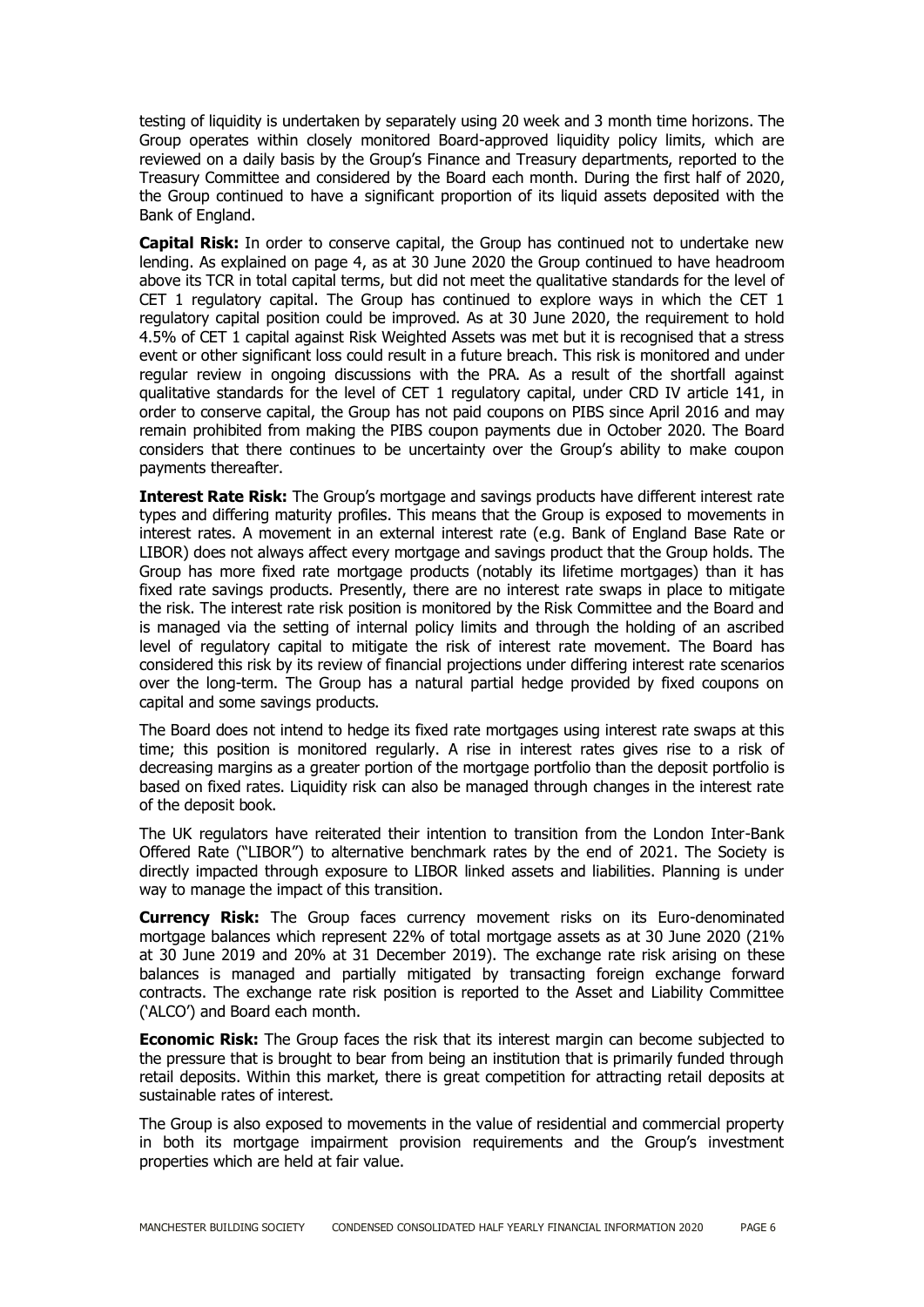Uncertainty relating to the economic recovery from the shock caused by Covid-19 leads to additional risk.

**Political Risk:** The UK's exit from the EU in January 2020 continues to create additional uncertainties for the economy, financial markets, housing and mortgage markets, government policy and financial services regulation. The relationship between the UK and EU beyond 31 December 2020 remains unclear. The impact upon borrower behaviour and collateral values within the Spanish lifetime portfolio is uncertain. The Group has taken legal advice and contacted the regulatory authority in Spain and believes that operational risk in relation to the servicing of the loan book is limited.

**Regulatory Risk:** As a regulated entity, the Group is exposed to risks arising from a failure to adhere to relevant regulation. In order to minimise this risk, the Group has deployed a number of risk management policies and procedures. The Group's Risk Management Framework ("RMF") is designed around the present needs of the Group. The RMF includes the responsibilities of the Board, the Risk Committee, the Conduct and Operational Risk Committee and Management as to how the Group meets, monitors and reports on its regulatory requirements. Oversight of Regulatory Risk is the responsibility of the Compliance function and is led by the Compliance Manager.

The majority of the regulatory requirements that the Group faces are laid down by the PRA and the Financial Conduct Authority ("FCA"). The Group monitors developments in all relevant aspects of financial service regulation and undertakes assessments of the present and future impacts of such. Appropriate actions are taken to strengthen controls and amend the Group's strategy to meet changing regulatory requirements.

In addition to considering the impact of any non-compliance on the recoverability of loan balances and thus impairment provisioning, the Group considers the conduct risk which arises from having originated regulated loans and having acquired regulated loan portfolios. As is the case for all financial institutions there is a risk that aspects of current or historic business might be considered as not being conducted in accordance with all relevant regulation, or the fair and reasonable treatment of customers.

Certain activities of the Group, particularly the NMB MAC and CLC second charge loan portfolios carry greater levels of conduct risk. The administration of the NMB MAC and CLC portfolios was brought in-house in December 2015 and following that transfer the historic conduct of these portfolios was reviewed in detail by management and redressed where appropriate. Although a detailed review of these portfolios has been carried out, there is no judicial certainty in the legal position and there is a risk that further conduct issues or cases of non-compliance with regulations could be identified in the future.

Provision has been made where the Group is aware of a specific conduct or regulatory issue and can estimate its impact.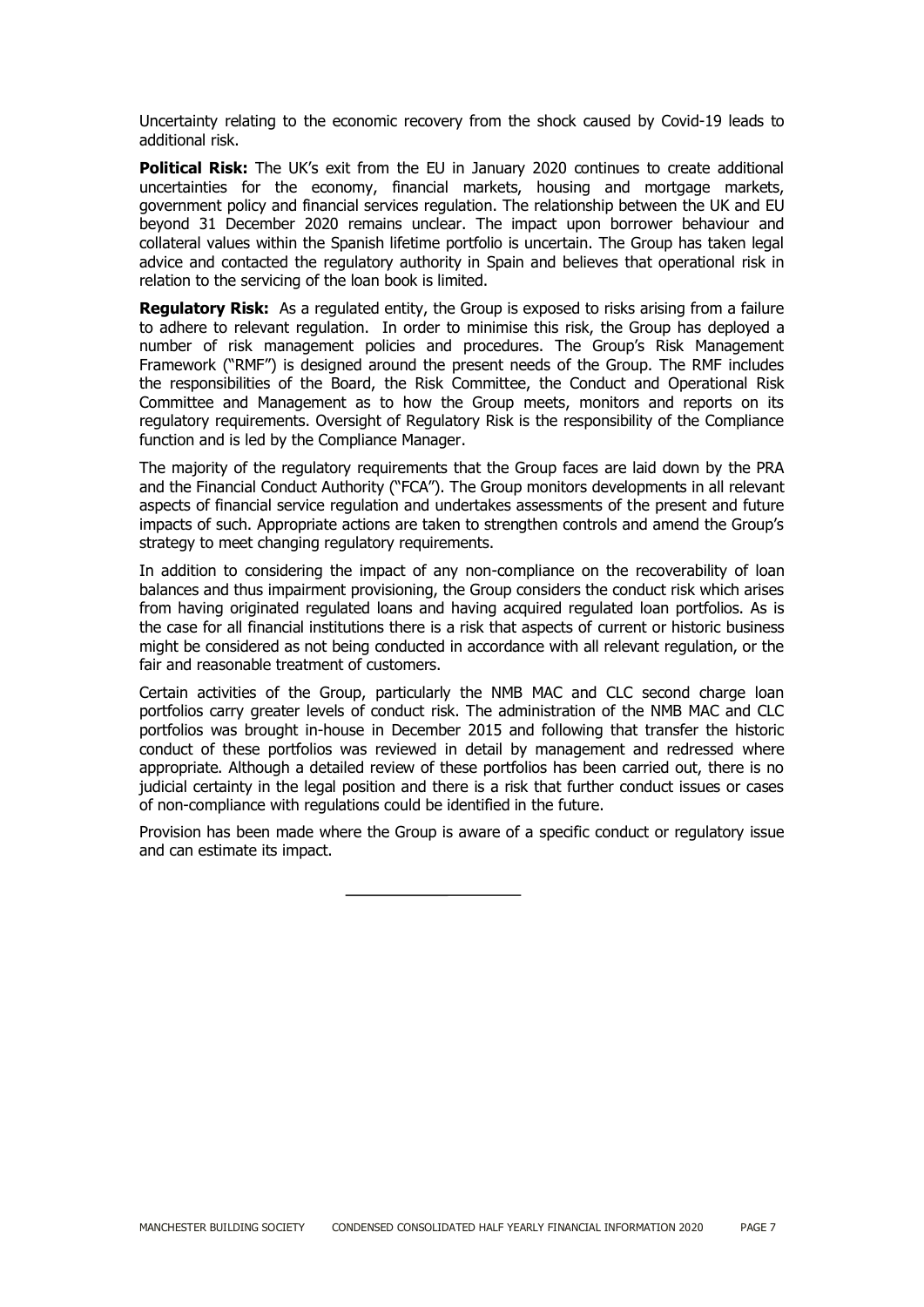#### **Other Matters**

#### **Board and staff changes**

The Directors and Officers as at 30 June 2020 remain unchanged from those disclosed at 31 December 2019 on page 70 of the 2019 Annual Report and Accounts.

#### **Going Concern**

The directors consider that it is appropriate for the accounts to be prepared on a going concern basis of accounting as fully explained in Note 1.2 on page 14, which sets out the risks and uncertainties assessed as part of the preparation of the accounts.

#### **Forward-looking statements**

Within the half yearly information comments are made about future events. These statements are based on the Group's current view of the UK and Spanish economies, financial markets and regulation. The Board can give no assurances that actual outcomes will be in line with these assumptions.

The Group does not undertake to update any of the statements about future events prior to the reporting of the full year results.

#### **Approval of interim financial statements**

The Condensed Consolidated Half Yearly Financial Information was approved by the Board of Directors on 5 August 2020.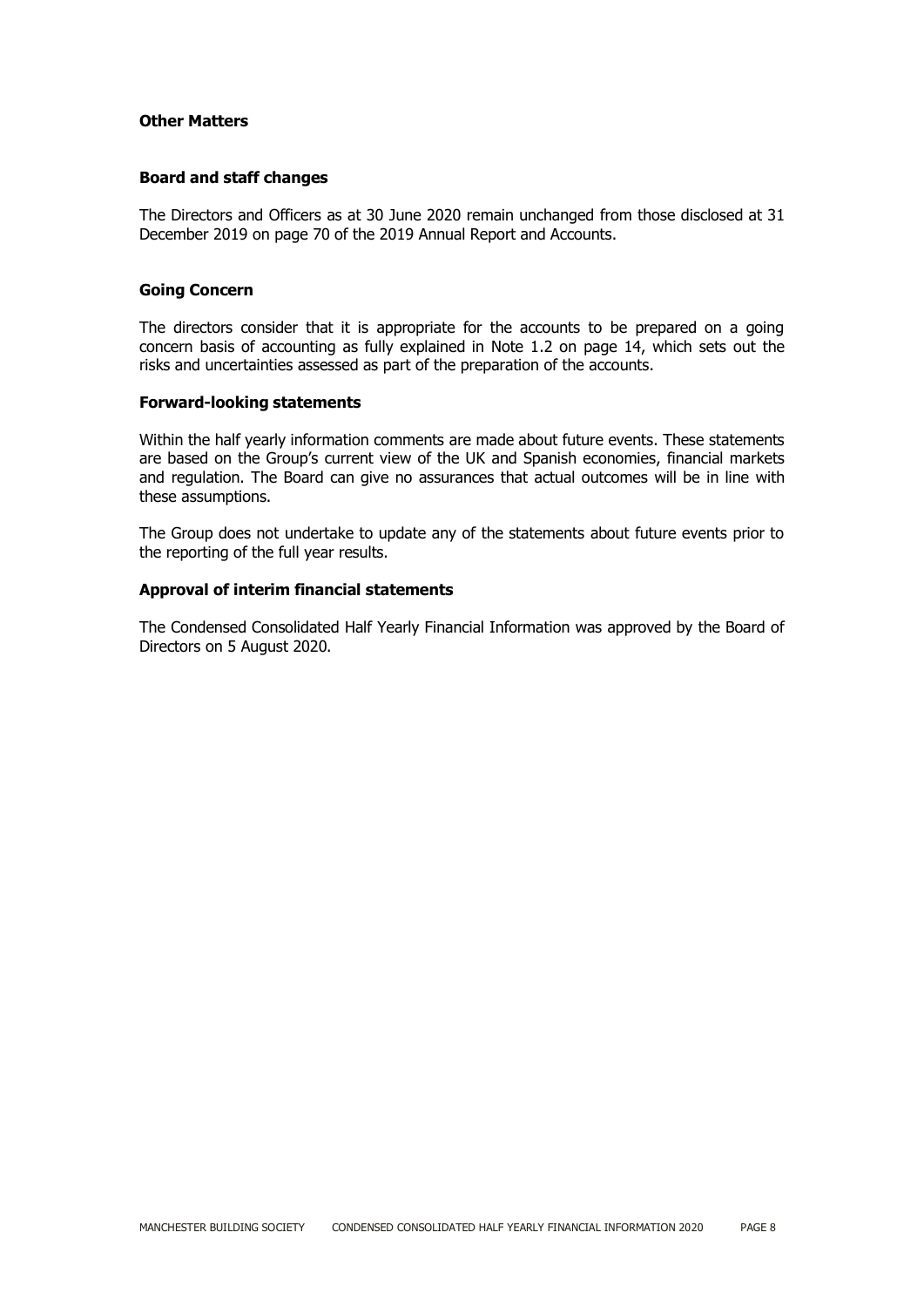# **STATEMENT OF DIRECTORS' RESPONSIBILITIES IN RESPECT OF THE CONDENSED CONSOLIDATED HALF YEARLY FINANCIAL INFORMATION**

The directors confirm that, to the best of their knowledge:

- The condensed set of consolidated accounts has been prepared in accordance with IAS 34 Interim Financial Reporting, as adopted by the European Union.
- The half yearly accounts include the information required by the Financial Conduct Authority Disclosure and Transparency Rules (DTR 4.2.7 and DTR 4.2.8)

The results for the half year ended 30 June 2020 and those comparable figures for the half year ended 30 June 2019 are unaudited. The figures for the year ended 2019 are extracted from the 2019 Annual Report and Accounts, prepared in accordance with IFRS as adopted in the EU, on which the Independent Auditors gave an unqualified opinion but did include an emphasis of matter in relation to the existence of a material uncertainty which may cast significant doubt about the Group's ability to continue as a going concern. Further details in relation to this are provided in Note 1.2 on page 14.

The Directors are responsible for the maintenance and integrity of information on the Society's website. Copies of the 2019 Annual Report & Accounts and this Half Yearly Financial Information may be found at: www.themanchester.co.uk/Main/FinancialInformation

The Board of Directors responsible for the half yearly accounts are listed below:

| H.F. Baines       | Vice Chairman           |
|-------------------|-------------------------|
| I.A. Dewar        | Non-Executive Director  |
| D.A. Harding      | Chairman                |
| J. Lincoln        | Non-Executive Director  |
| P.A. Lynch        | <b>Chief Executive</b>  |
| F.B. Smith        | Non-Executive Director  |
| M.A. Winterbottom | <b>Finance Director</b> |

Signed on behalf of the Board of Directors

D.A. Harding Chairman 5 August 2020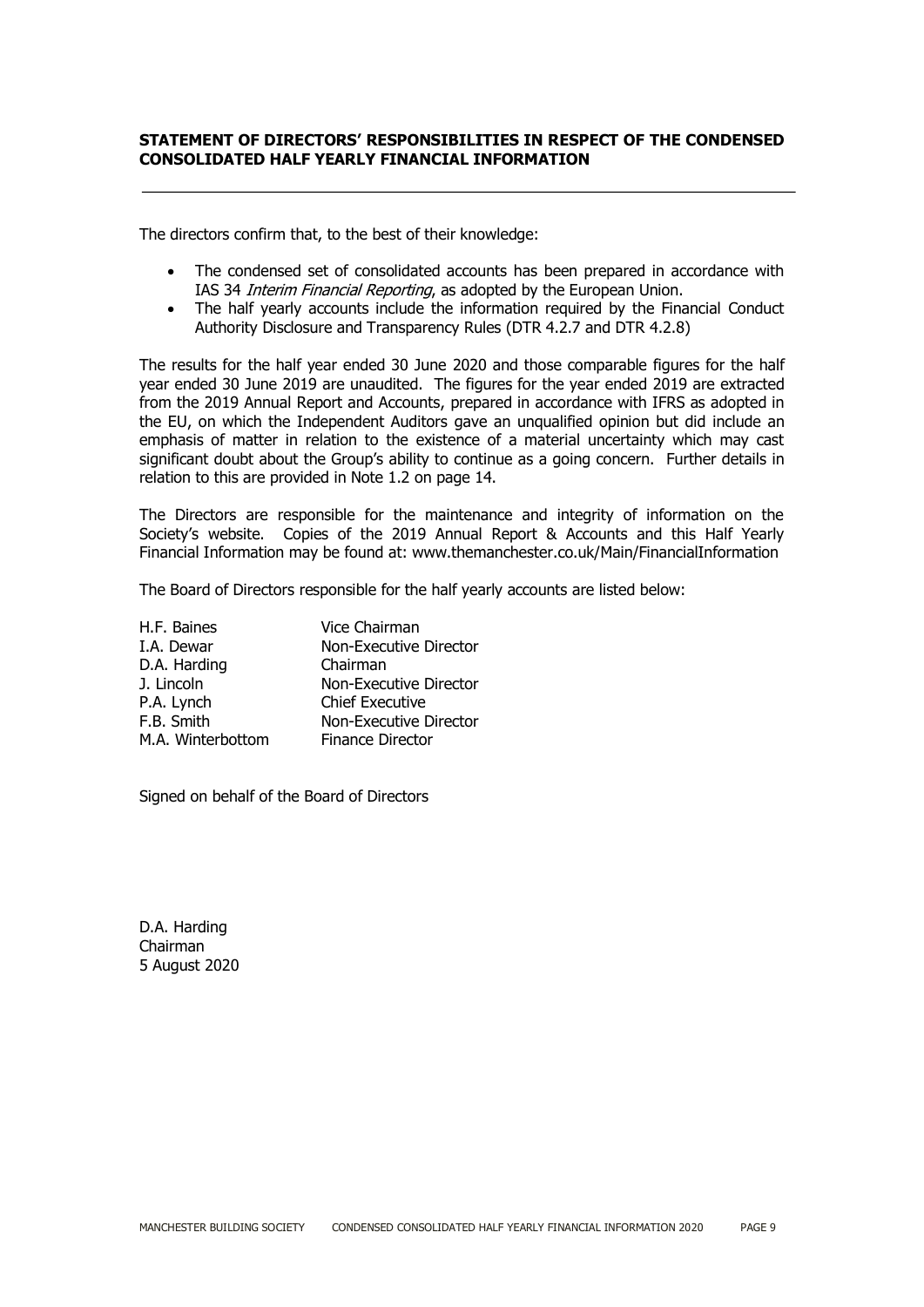# **CONDENSED CONSOLIDATED STATEMENT OF COMPREHENSIVE INCOME**

|                                                                                                                                       | <b>Note</b>              | Unaudited<br>6 months to<br>30-Jun-20<br>£000 | Unaudited<br>6 months to<br>30-Jun-19<br>£000 | Audited<br>12 months to<br>31-Dec-19<br>£000 |
|---------------------------------------------------------------------------------------------------------------------------------------|--------------------------|-----------------------------------------------|-----------------------------------------------|----------------------------------------------|
| Interest receivable and similar income<br>Interest expense and similar charges                                                        |                          | 4,434<br>(1,293)                              | 5,072<br>(1, 503)                             | 9,999<br>(2,965)                             |
| Net interest income                                                                                                                   |                          | 3,141                                         | 3,569                                         | 7,034                                        |
| Other operating income<br>Other operating charges<br>Net gain on financial assets designated at fair<br>value through profit and loss |                          | 801<br>(65)                                   | 393<br>(46)<br>1                              | (57)<br>(121)                                |
| Total operating income                                                                                                                |                          | 3,877                                         | 3,917                                         | 6,856                                        |
| Administrative expenses and depreciation                                                                                              |                          | (2, 122)                                      | (2, 547)                                      | (4,829)                                      |
| Operating profit before impairment and<br>provisions                                                                                  |                          | 1,755                                         | 1,370                                         | 2,027                                        |
| <b>Expected credit losses</b><br>Other impairment losses<br>Reversal of previous impairment on property,<br>plant and equipment       | 7<br>7<br>$\overline{z}$ | (386)<br>(1,762)                              | (120)<br>(801)                                | (272)<br>(1,814)<br>640                      |
| Financial Services Compensation Scheme levy                                                                                           | 11                       |                                               | 5                                             | 11                                           |
| (Loss) / Profit for the period before taxation                                                                                        |                          | (393)                                         | 454                                           | 592                                          |
| Income tax expense                                                                                                                    | $\overline{4}$           |                                               |                                               |                                              |
| (Loss) / Profit for the period                                                                                                        |                          | (393)                                         | 454                                           | 592                                          |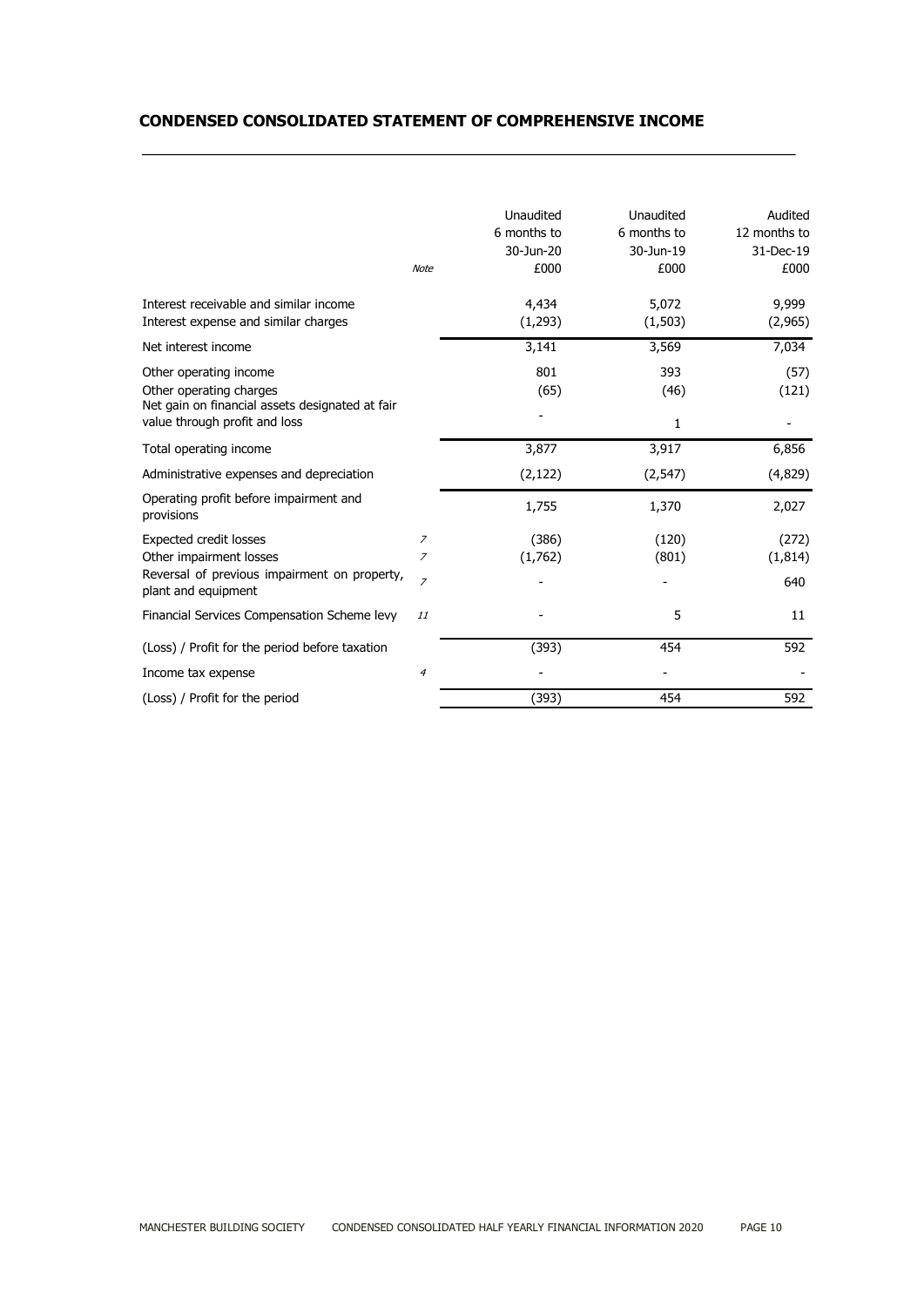# **CONDENSED CONSOLIDATED STATEMENT OF CHANGES IN EQUITY**

#### **Unaudited 6 months to 30 June 2020**

|                                                      | Retained  | Subscribed |             |        |
|------------------------------------------------------|-----------|------------|-------------|--------|
|                                                      | earnings  | capital    | <b>PPDS</b> | Total  |
|                                                      | £000      | £000       | £000        | £000   |
| Closing Balance at 31 December 2019                  | (10,667)  | 9,788      | 17,461      | 16,582 |
| Loss and total comprehensive expense for the period  | (393)     |            | -           | (393)  |
| Balance at 30 June 2020                              | (11,060)  | 9,788      | 17,461      | 16,189 |
| Unaudited 6 months to 30 June 2019                   |           |            |             |        |
|                                                      | Retained  | Subscribed |             |        |
|                                                      | earnings  | capital    | <b>PPDS</b> | Total  |
|                                                      | £000      | £000       | £000        | £000   |
| Closing Balance at 31 December 2018                  | (11,259)  | 9,788      | 17,461      | 15,990 |
| Profit and total comprehensive income for the period | 454       |            |             | 454    |
| Balance at 30 June 2019                              | (10, 805) | 9,788      | 17,461      | 16,444 |
| Audited 12 months to 31 December 2019                |           |            |             |        |
|                                                      | Retained  | Subscribed |             |        |
|                                                      | earnings  | capital    | <b>PPDS</b> | Total  |
|                                                      | £000      | £000       | £000        | £000   |
| Closing Balance at 31 December 2018                  | (11,259)  | 9,788      | 17,461      | 15,990 |
| Profit and total comprehensive income for the period | 592       |            |             | 592    |
| Balance at 31 December 2019                          | (10, 667) | 9,788      | 17,461      | 16,582 |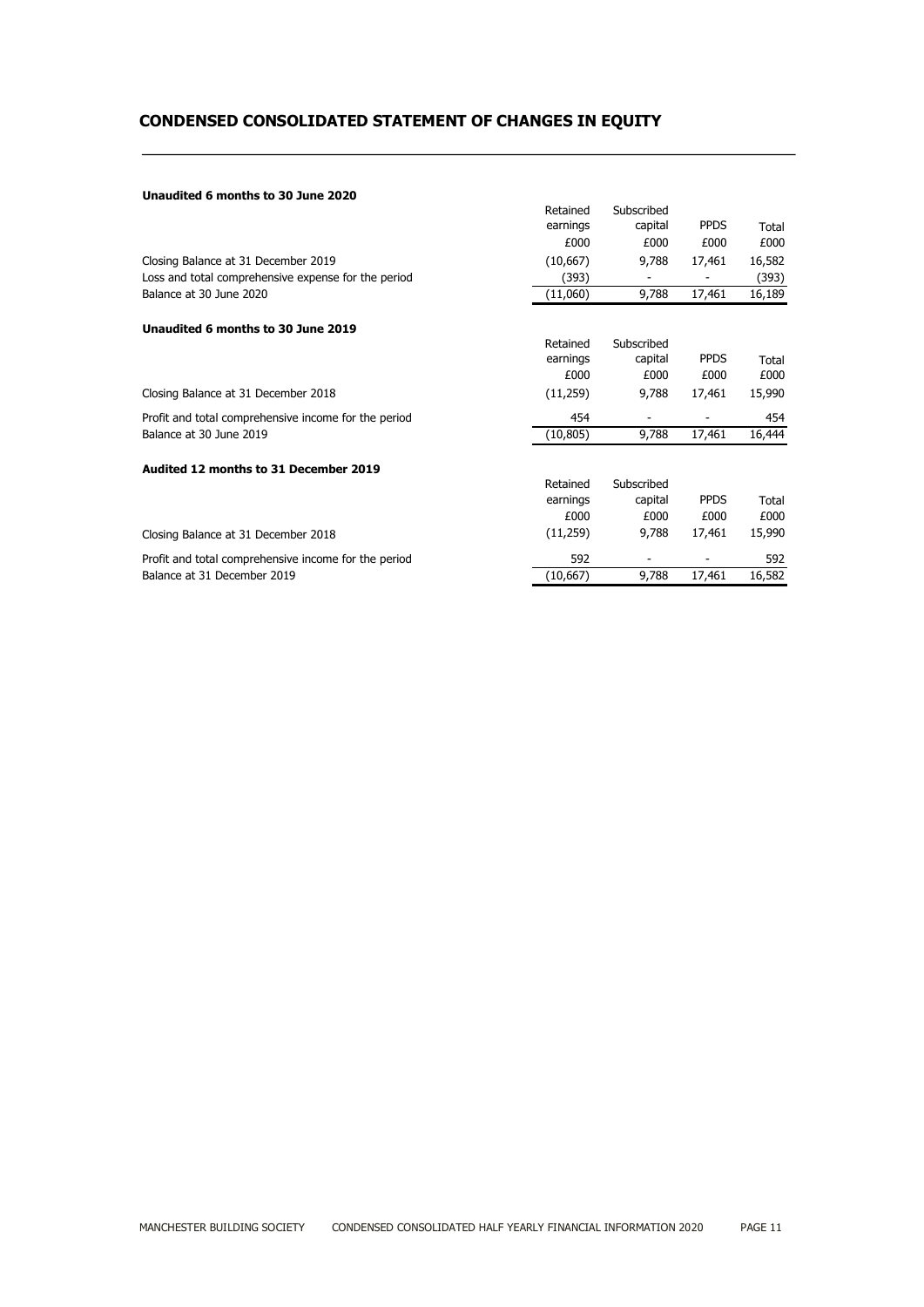# **CONDENSED CONSOLIDATED STATEMENT OF FINANCIAL POSITION**

|                                                                                               |                | Unaudited | Unaudited | Audited   |
|-----------------------------------------------------------------------------------------------|----------------|-----------|-----------|-----------|
|                                                                                               |                | 30 Jun 20 | 30 Jun 19 | 31 Dec 19 |
|                                                                                               | <b>Note</b>    | £000      | £000      | £000      |
| <b>Assets</b>                                                                                 |                |           |           |           |
| Liquid assets                                                                                 | 5              | 43,411    | 43,495    | 46,770    |
| Derivative financial instruments                                                              |                | 26        | 104       | 1,660     |
| Loans and advances to customers                                                               | 6              | 187,764   | 208,999   | 196,380   |
| Property, plant and equipment                                                                 |                | 437       | 188       | 475       |
| Investment property                                                                           |                | 137       | 155       | 155       |
| Current tax assets                                                                            | $\overline{4}$ |           |           |           |
| Deferred tax assets                                                                           | 8              |           |           |           |
| Other assets                                                                                  |                | 3,763     | 2,492     | 1,668     |
| Assets in disposal groups classified as held<br>for sale                                      | 9              |           | 6,908     |           |
| Total assets                                                                                  |                | 235,538   | 262,341   | 247,108   |
|                                                                                               |                |           |           |           |
|                                                                                               |                | Unaudited | Unaudited | Audited   |
|                                                                                               |                | 30 Jun 20 | 30 Jun 19 | 31 Dec 19 |
|                                                                                               |                | £000      | £000      | £000      |
| <b>Liabilities</b>                                                                            |                |           |           |           |
| Due to members                                                                                |                | 187,783   | 211,399   | 197,847   |
| Deposits from banks and others                                                                | <i>10</i>      | 9,748     | 12,183    | 11,164    |
| Derivative financial instruments                                                              |                | 1,629     | 941       | 27        |
| Other liabilities                                                                             |                | 971       | 1,942     | 2,270     |
| Provisions for liabilities and charges                                                        | 11             | 18        | 31        | 18        |
| Subordinated liabilities                                                                      | 12             | 14,200    | 14,200    | 14,200    |
| Subscribed capital                                                                            | 13             | 5,000     | 5,000     | 5,000     |
| Liabilities directly associated with assets in<br>disposal groups classified as held for sale | 9              |           | 201       |           |
| <b>Total liabilities</b>                                                                      |                | 219,349   | 245,897   | 230,526   |
|                                                                                               |                |           |           |           |
| <b>Equity</b>                                                                                 |                |           |           |           |
| Retained earnings                                                                             |                | (11,060)  | (10, 805) | (10, 667) |
| Subscribed capital                                                                            | 13             | 9,788     | 9,788     | 9,788     |
| Profit participating deferred shares                                                          | 14             | 17,461    | 17,461    | 17,461    |
| Total equity                                                                                  |                | 16,189    | 16,444    | 16,582    |
| Total equity and liabilities                                                                  |                | 235,538   | 262,341   | 247,108   |
|                                                                                               |                |           |           |           |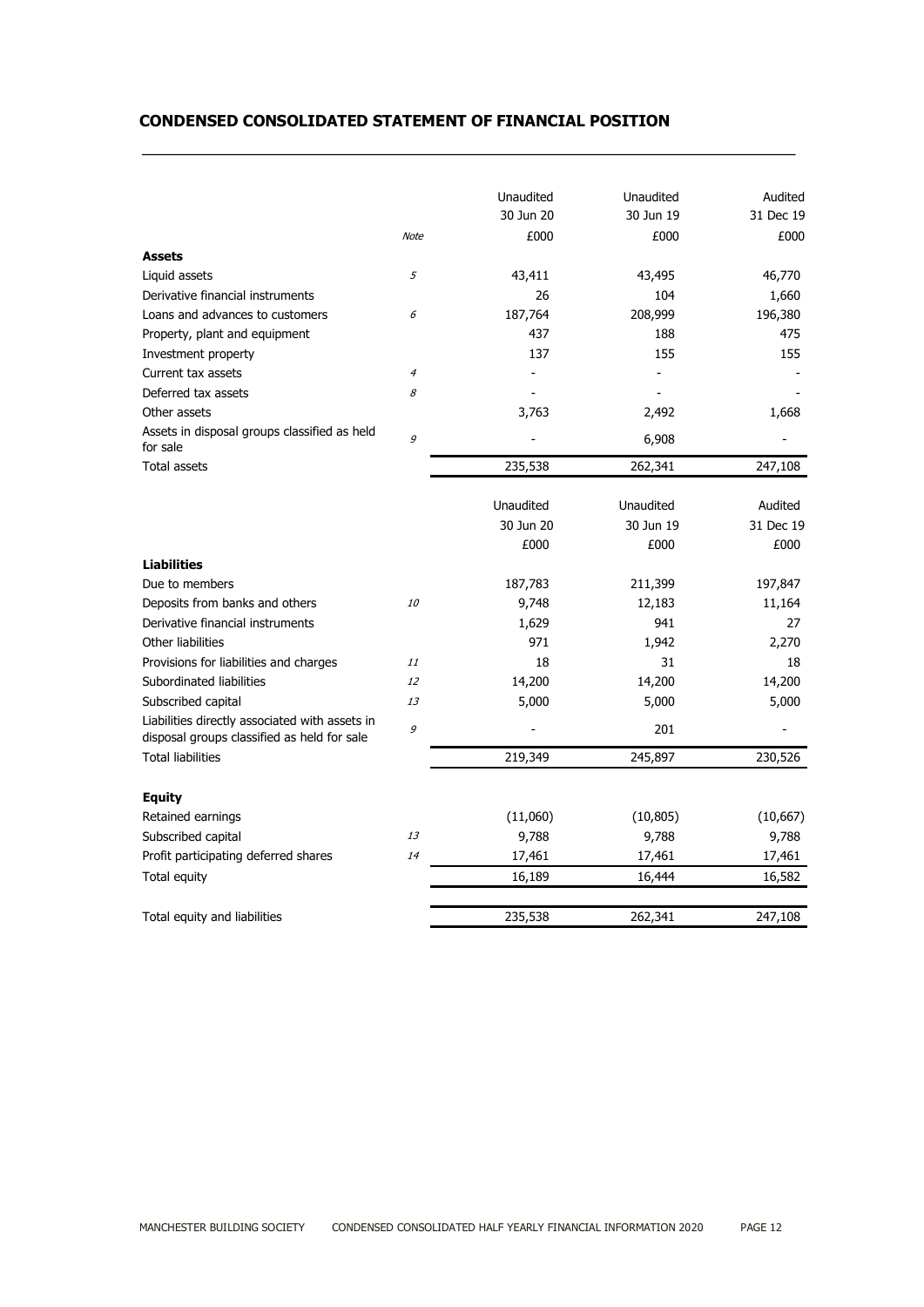# **CONDENSED CONSOLIDATED STATEMENT OF CASH FLOWS**

|                                                      | Unaudited   | Unaudited   | Audited      |
|------------------------------------------------------|-------------|-------------|--------------|
|                                                      | 6 months to | 6 months to | 12 months to |
|                                                      | 30 Jun 20   | 30 Jun 19   | 31 Dec 19    |
|                                                      | £000        | £000        | £000         |
| Net cash flows (used in) operating activities        | (3,316)     | (4,572)     | (8, 464)     |
| Net cash flows (used in) / from investing activities | (47)        | 1           | 7,171        |
| Net cash flows from / (used in) financing activities | 7           | 3           | (1)          |
| Net (decrease) in cash and cash equivalents          | (3,356)     | (4, 568)    | (1, 294)     |
| Net (decrease) in cash and cash equivalents          | (3,356)     | (4, 568)    | (1, 294)     |
| Cash and cash equivalents at the start of the period | 46,767      | 48,061      | 48,061       |
| Cash and cash equivalents at the end of the period   | 43,411      | 43,493      | 46,767       |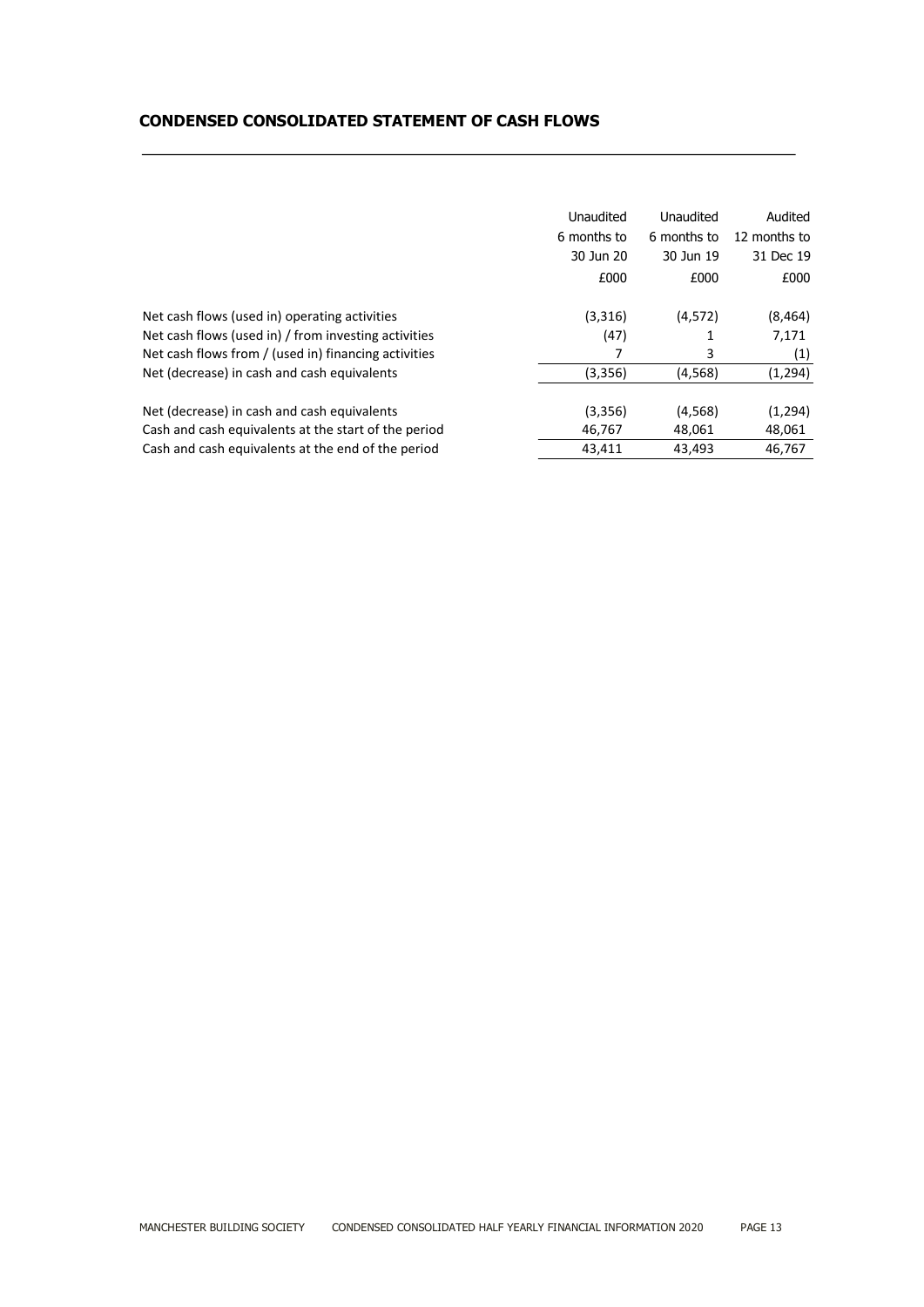# **NOTES TO THE CONDENSED CONSOLIDATED FINANCIAL STATEMENTS**

## **1. Basis of preparation and significant accounting policies**

# **1.1 Basis of preparation**

This half yearly financial information for the 6 months ended 30 June 2020 has been prepared in accordance with both the Financial Conduct Authority's Disclosure and Transparency Rules and IAS 34 *Interim Financial Reporting*, as adopted by the EU. This financial information should be read in conjunction with the 2019 Annual Report and Accounts.

The half yearly financial information set out above does not constitute Accounts within the meaning of the Building Societies Act 1986.

The financial information for the 12 months to 31 December 2019 has been extracted from the 2019 Annual Report and Accounts, prepared in accordance with IFRS as adopted in the EU. In relation to these accounts, the opinion of the Independent Auditors was unqualified but did include an emphasis of matter in relation to the existence of a material uncertainty which may cast significant doubt about the Group's ability to continue as a going concern. Further details in relation to this are provided in Note 1.2 below.

The half yearly financial information for the 6 months ended 30 June 2020 and the 6 months ended 30 June 2019 are unaudited.

#### **1.2 Basis of preparation: going concern**

The Group's interim financial statements for the 6 months to 30 June 2020 have been prepared on a going concern basis as explained below.

The Group has not been active in the Mortgage market since 2013 and at present has insufficient capital to return to lending. There is currently no plan in place to return to lending, though this is something which may be revisited should the capital position improve to a level where such activity may be appropriate. The current strategy of the Board, therefore, continues to be the management of a long-term run-off of the balance sheet.

Following the Society's CET 1 capital temporarily falling below the required 4.5% of Risk Weighted Assets in 2018, a medium to long term strategic plan was produced which was independently reviewed and acknowledged by the PRA. This plan was updated in 2019 and the PRA agreed to monitor the Society against this revised plan. A further update was produced in June 2020. The plan shows that the Society remains viable in the medium-term and is able to rebuild its regulatory capital ratios in the medium-term. It is recognised that there are a number of risks to this plan, particularly following a stress event in the economy or financial markets. Such stress events may include a downturn in the housing market either in the UK or Spain, additional provision requirements on one or more of the Group's larger mortgage exposures, significant unexpected expenses or a materially different mortgage repayment profile to that included within the plan.

The current uncertainty surrounding the Covid-19 pandemic has created a stress event in the economy and has resulted in increased provision requirements for the Society at 30 June 2020. This stress has been considered by the Directors when assessing the Group's ability to continue as a going concern.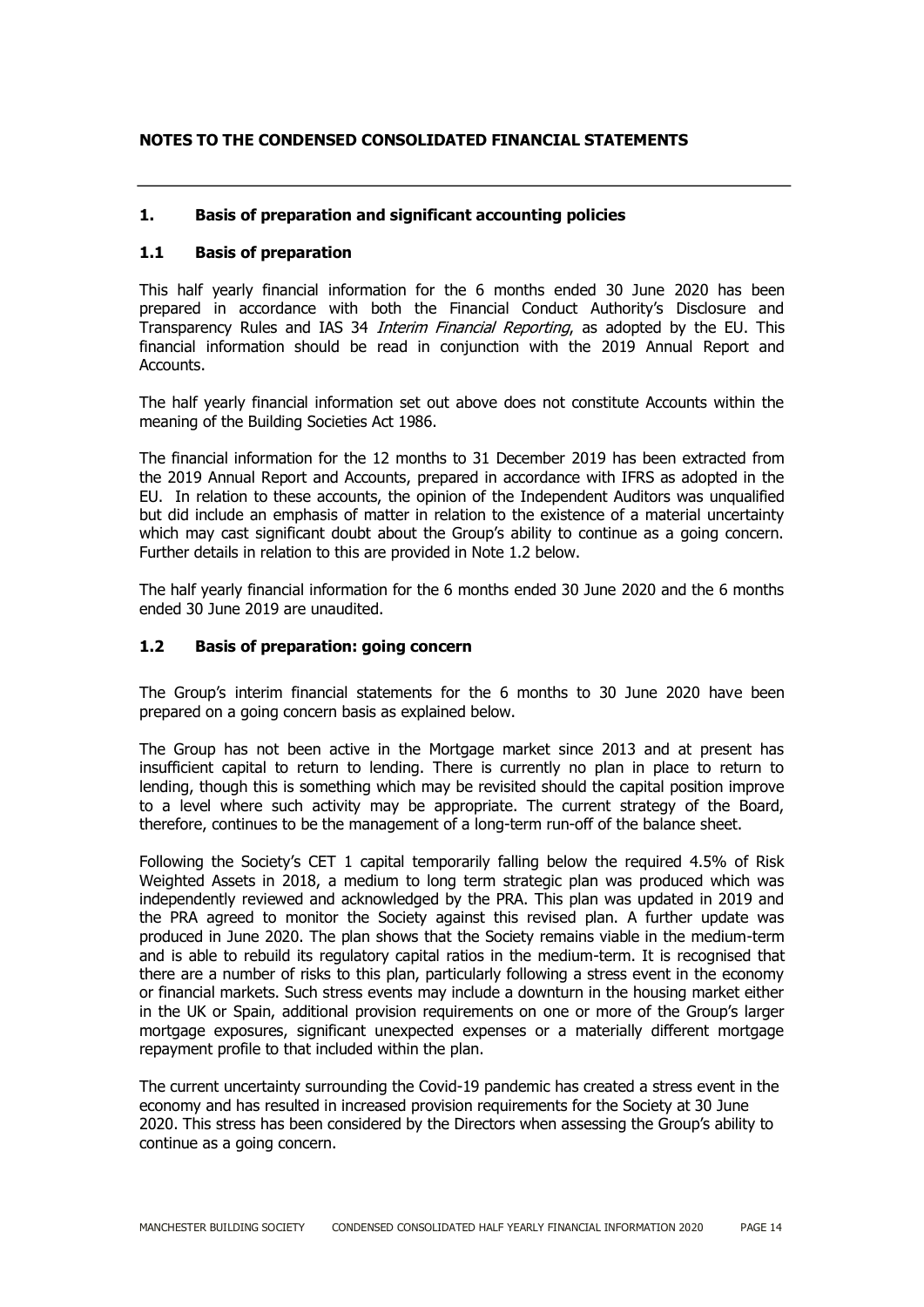The Board expects to continue to work closely with its regulators to develop and implement its strategic plan. Implementation may involve third parties and require regulatory approval and as such may carry execution risk.

When satisfying themselves that the Group and Society have adequate resources to continue to operate for the foreseeable future as a going concern, the directors have reviewed the plan and the ability for it to be followed. The directors are reliant on the regulators' position regarding the plan remaining unchanged.

Whilst the Group continues to have a shortfall against qualitative standards for the level of CET 1 capital, at 30 June 2020 the requirement to hold CET 1 Regulatory Capital of at least 4.5% of total Risk Weighted Assets was met. The Group continues to have headroom above its TCR. The liquidity position also remains strong with significant headroom above both its policy and operational limits.

Having due regard to these matters and after taking into consideration the material uncertainties above, which may cast significant doubt over the Group's ability to continue as a going concern, the Board continues to adopt the going concern basis of accounting in preparing the financial statements.

## **1.3 Basis of preparation: accounting policies**

The half yearly financial information has been prepared consistently with the accounting policies described on pages 25 to 30 of the 2019 Annual Report and Accounts.

The Group expects that the accounting policies that will be applied at the time of compiling the 2020 Annual Report and Accounts will be materially the same as for the 2019 Annual Report and Accounts.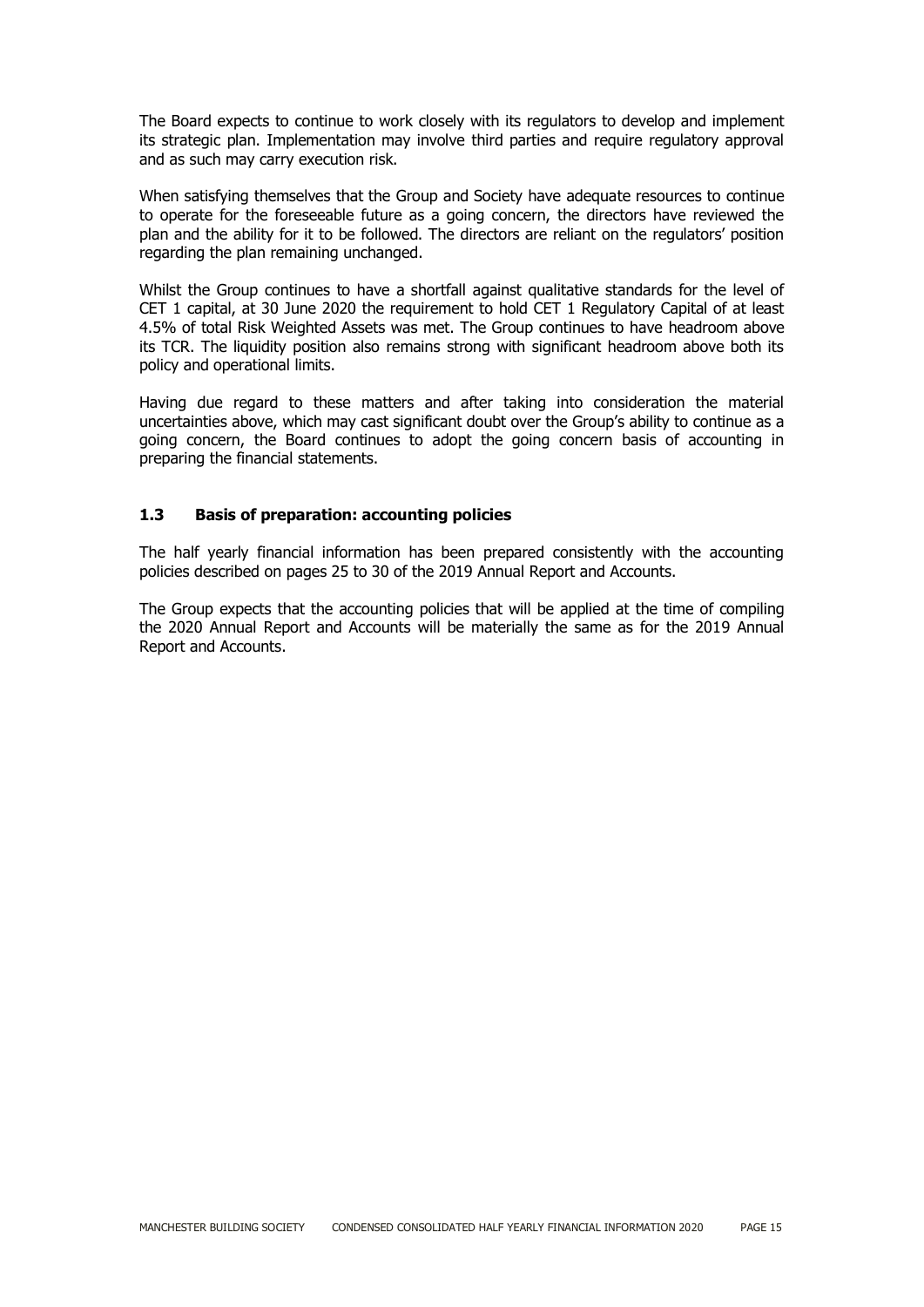# **2. Fair values of financial assets and liabilities**

Fair value is the price that would be received to sell an asset or paid to transfer a liability in an orderly transaction between knowledgeable, willing market participants at the measurement date.

Wherever possible, fair values have been calculated using unadjusted quoted market prices in active markets for identical instruments held by the Group. Where quoted market prices are not available, or are unreliable, fair values have been determined using valuation techniques which, to the extent possible, use market observable inputs, but in some cases use nonmarket observable inputs.

Valuation techniques used include discounted cash flow analysis and pricing models and, where appropriate, comparison to instruments with characteristics similar to those of the instruments held by the Group.

Because a variety of estimation techniques are employed and significant estimates made, comparisons of fair values between financial institutions may not be meaningful. Readers of these financial statements are thus advised to use caution when using this data to evaluate the Group's financial position.

The fair value measurement basis used is as follows:

- Level 1 Quoted prices (unadjusted) in active markets for identical assets or liabilities.
- Level 2 Valuation techniques where all inputs are taken from observable market data, either directly (i.e. as prices) or indirectly (i.e. derived from prices).
- Level 3 Valuation techniques where significant inputs are not based on observable market data. None of the Group's assets or liabilities are valued using this technique.

A comparison between the carrying values and fair values of the Society's financial assets and liabilities is shown in the following table:

|         |                                      |                                                      |                                      | 31 December 2019                                               |                                      |  |
|---------|--------------------------------------|------------------------------------------------------|--------------------------------------|----------------------------------------------------------------|--------------------------------------|--|
|         |                                      |                                                      |                                      |                                                                | Fair Value                           |  |
|         |                                      |                                                      |                                      |                                                                | £000                                 |  |
|         |                                      |                                                      |                                      |                                                                |                                      |  |
|         |                                      |                                                      |                                      |                                                                |                                      |  |
|         |                                      |                                                      |                                      |                                                                |                                      |  |
| 32,648  | 32,648                               | 37,676                                               |                                      | 34,831                                                         | 34,831                               |  |
|         |                                      |                                                      |                                      |                                                                |                                      |  |
| 10,763  | 10,763                               | 5,819                                                | 5,819                                | 11,939                                                         | 11,939                               |  |
|         |                                      |                                                      |                                      |                                                                |                                      |  |
| 187,764 | 178,446                              | 208,999                                              | 200,503                              | 196,380                                                        | 188,420                              |  |
| 26      | 26                                   | 104                                                  | 104                                  | 204                                                            | 204                                  |  |
|         |                                      |                                                      |                                      |                                                                | 235,394                              |  |
|         |                                      |                                                      |                                      |                                                                |                                      |  |
|         |                                      |                                                      |                                      |                                                                |                                      |  |
| 187,783 | 187,775                              | 211,399                                              | 211,423                              | 197,847                                                        | 197,824                              |  |
| 9,748   | 9,748                                | 12,183                                               | 12,183                               | 11,164                                                         | 11,164                               |  |
| 14,200  | 14,200                               | 14,200                                               | 14,200                               | 14,200                                                         | 14,200                               |  |
| 5,000   | 1,225                                | 5,000                                                | 900                                  | 5,000                                                          | 950                                  |  |
| 1,629   | 1,629                                | 941                                                  | 941                                  | 2,194                                                          | 2,194                                |  |
| 218,360 | 214,577                              | 243,723                                              | 239,647                              | 230,405                                                        | 226,332                              |  |
|         | Carrying<br>Value<br>£000<br>231,201 | 30 June 2020<br><b>Fair Value</b><br>£000<br>221,883 | Carrying<br>Value<br>£000<br>252,598 | 30 June 2019<br><b>Fair Value</b><br>£000<br>37,676<br>244,102 | Carrying<br>Value<br>£000<br>243,354 |  |

# (i) Market prices have been used to determine the fair value of listed investment securities.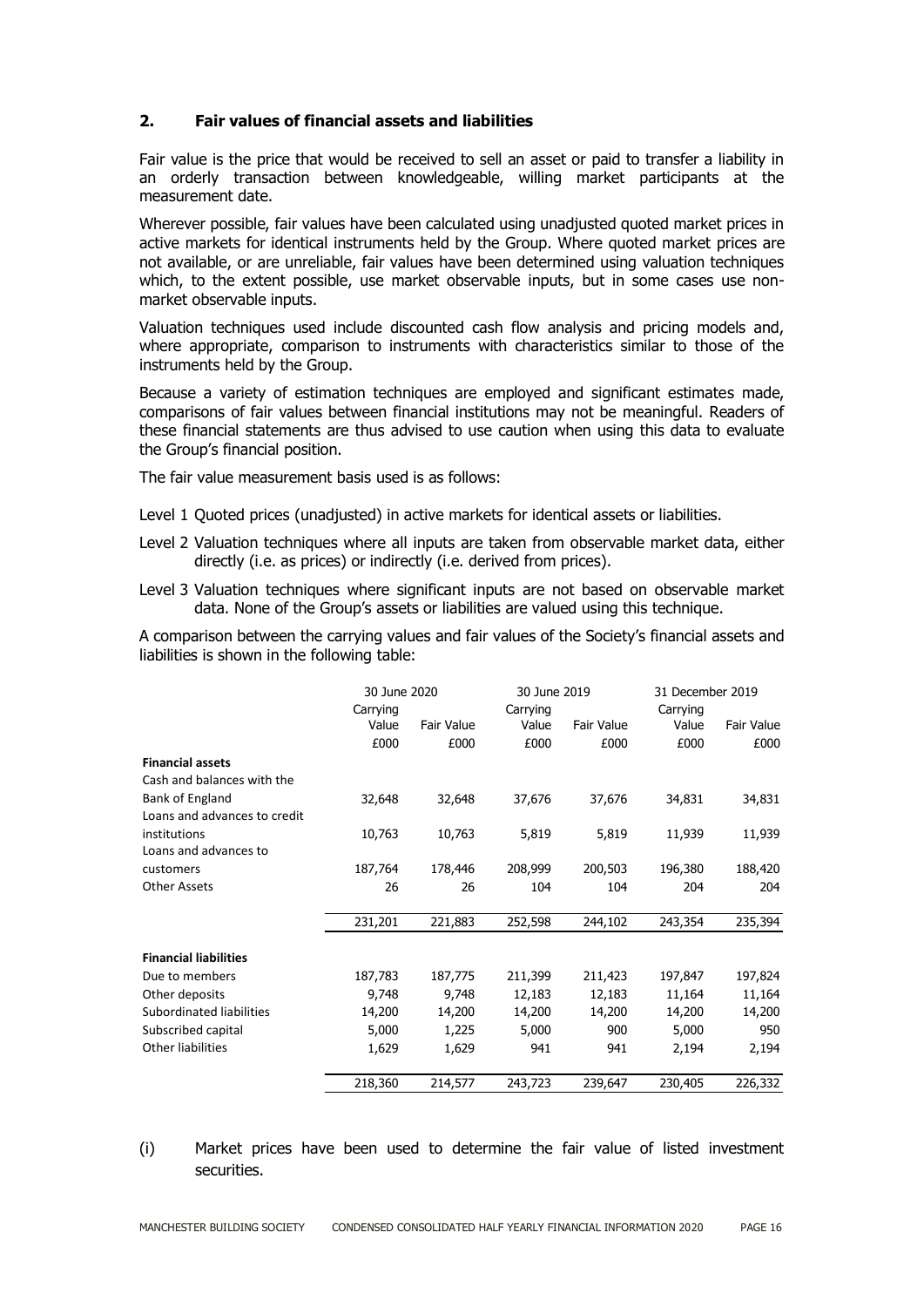- (ii) The fair value of derivatives and investment securities that are not listed are calculated by utilising internal valuation models using a discounted cash flow model based on a current yield curve appropriate for the remaining term to maturity. External market data is used within these internal valuation models. Derivatives are held for trading. Investment securities are designated at fair value through profit or loss. Movements in the valuations of derivatives and investment securities are treated as fair value through profit and loss, and these financial assets and liabilities are grouped into the fair value hierarchy under level 2.
- (iii) The fair value of Investment Properties is determined by using available index data and reflects the market value at the balance sheet date and revaluations performed in the year.

#### **3. Segmental information**

The Group's results are predominantly derived from the Society's principal operations. The Group's other income streams are not sufficiently material to require segmental reporting.

#### **4. Income tax**

|                                                         | Unaudited | <b>Unaudited</b> | Audited   |
|---------------------------------------------------------|-----------|------------------|-----------|
|                                                         | 30 Jun 20 | 30 Jun 19        | 31 Dec 19 |
|                                                         | £000      | £000             | £000      |
|                                                         |           |                  |           |
| Results for the period before tax                       | (393)     | 454              | 592       |
| Tax rate                                                | 19.00%    | 19.00%           | 19.00%    |
| Expected tax (credit) / expense                         | (75)      | 86               | 112       |
| Adjustments for non-deductible items                    |           | 12               | 16        |
| Income not taxable                                      |           |                  | (121)     |
| Deferred tax movement closing rate/average rate         |           |                  |           |
| difference                                              |           |                  | (5)       |
| Current period profits and losses for which no deferred |           |                  |           |
| tax asset recognised                                    | 169       | (14)             | 153       |
| Decrease in deferred tax asset recognised               |           |                  | (155)     |
| Fixed asset timing difference for which no deferred tax |           |                  |           |
| asset recognised                                        | (94)      | (84)             |           |
| Profits of period covered by brought forward losses in  |           |                  |           |
| respect of which no deferred tax asset recognised       |           |                  |           |
| Actual tax expense                                      |           |                  |           |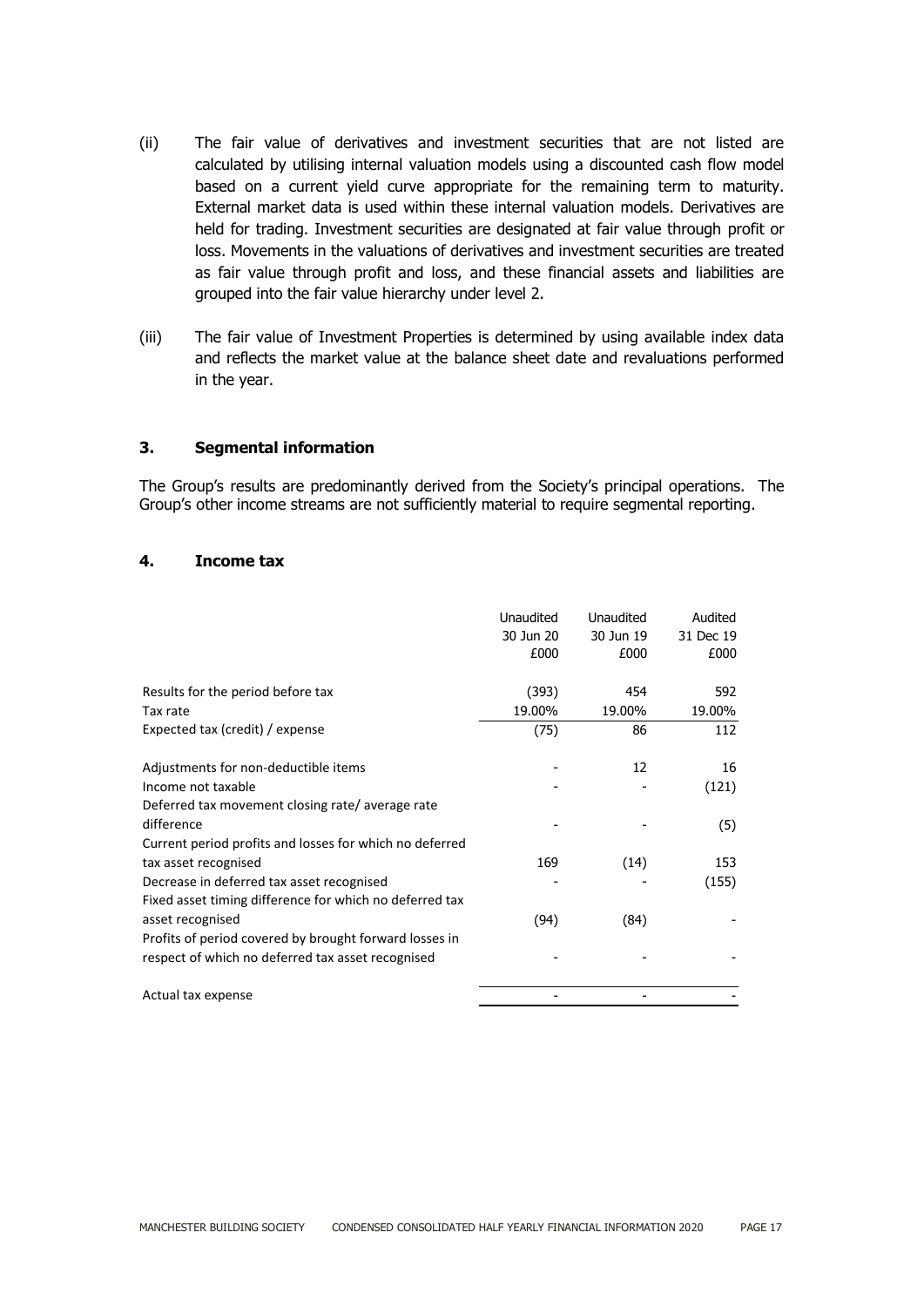# **5. Liquid assets**

|                                            | Unaudited | Unaudited | Audited   |
|--------------------------------------------|-----------|-----------|-----------|
|                                            | 30 Jun 20 | 30 Jun 19 | 31 Dec 19 |
|                                            | £000      | £000      | £000      |
| Cash and balances with the Bank of England | 32,648    | 37,676    | 34,831    |
| Loans and advances to credit institutions  | 10,763    | 5,819     | 11,939    |
|                                            | 43,411    | 43,495    | 46,770    |

# **6. Loans and advances to customers**

|                                       | Unaudited | Unaudited | Audited   |
|---------------------------------------|-----------|-----------|-----------|
|                                       | 30 Jun 20 | 30 Jun 19 | 31 Dec 19 |
|                                       | £000      | £000      | £000      |
| <b>Gross Balances</b>                 |           |           |           |
| Fully secured on residential property | 194,643   | 210,991   | 199,863   |
| Fully secured on land                 | 17,712    | 20,265    | 19,831    |
| Other loans                           | 269       | 565       | 379       |
|                                       | 212,624   | 231,821   | 220,073   |
| <b>Provisions</b>                     |           |           |           |
| Fully secured on residential property | 22,293    | 20,080    | 20,760    |
| Fully secured on land                 | 2,530     | 2,709     | 2,901     |
| Other loans                           | 37        | 33        | 32        |
|                                       | 24,860    | 22,822    | 23,693    |
| <b>Net Balances</b>                   |           |           |           |
| Fully secured on residential property | 172,350   | 190,911   | 179,103   |
| Fully secured on land                 | 15,182    | 17,556    | 16,930    |
| Other loans                           | 232       | 532       | 347       |
|                                       | 187,764   | 208,999   | 196,380   |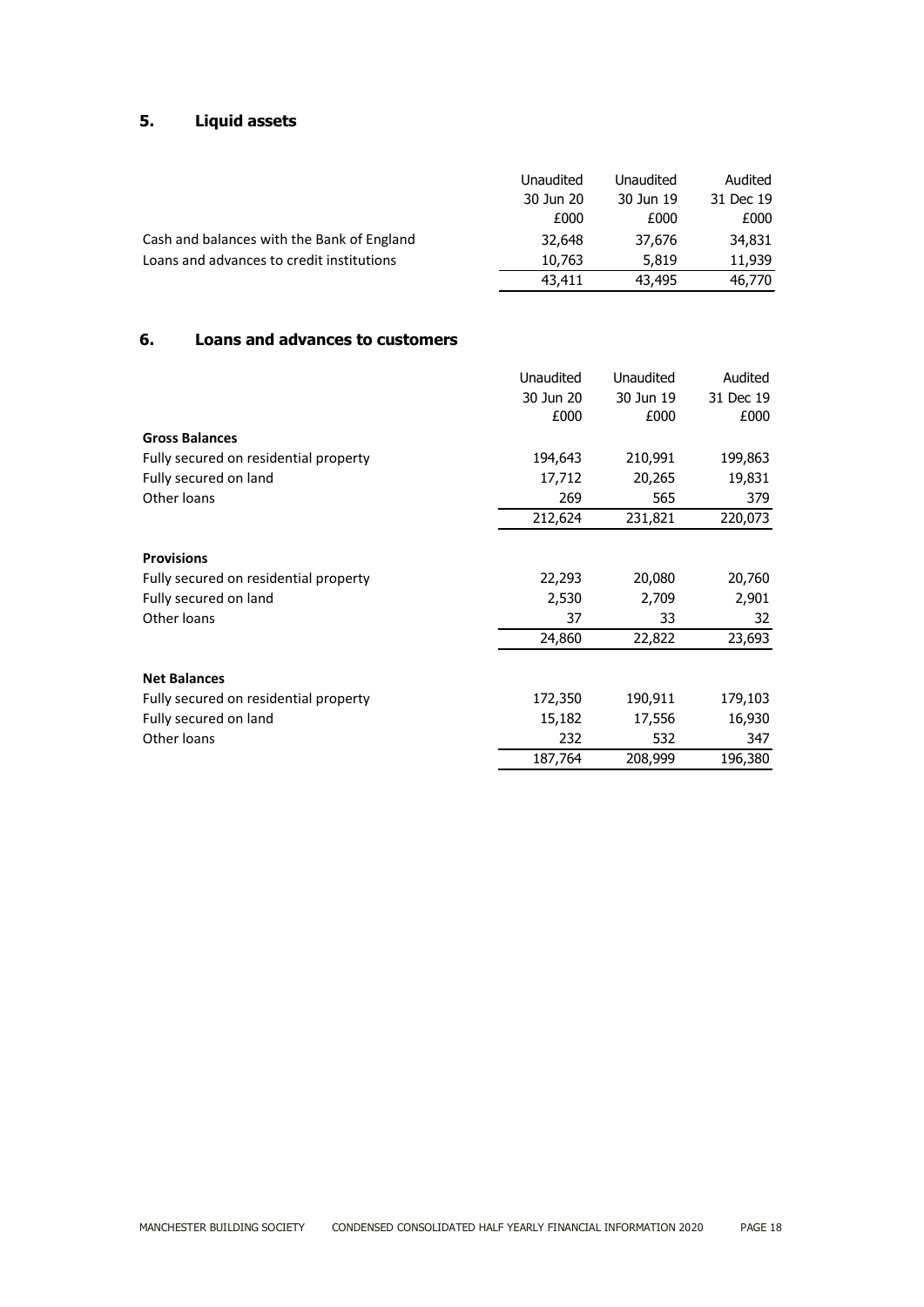# **7. Impairment losses**

|                                                             | £000  | £000 | £000  |
|-------------------------------------------------------------|-------|------|-------|
| <b>Expected credit losses</b>                               |       |      |       |
| Impairment losses on loans and advances to customers on     |       |      |       |
| residential property and land                               | 386   | 132  | 284   |
| Amounts recovered on loans and advances to customers on     |       |      |       |
| residential property and land, written off in prior periods |       | (12) | (12)  |
| <b>Total expected credit losses</b>                         | 386   | 120  | 272   |
| <b>Other impairment losses</b>                              |       |      |       |
| Impairment losses on loans and advances to customers on     |       |      |       |
| lifetime mortgages                                          | 1,762 | 801  | 1,814 |
| <b>Total other impairment losses</b>                        | 1,762 | 801  | 1,814 |
| Reversal of previous impairment on Property, Plant          |       |      |       |
| and Equipment                                               |       |      | (640) |
| <b>Total impairment losses</b>                              | 2,148 | 921  | 1,446 |

Expected Credit losses relate to the Group's UK mortgage portfolios. The calculation methodology remains unchanged from that disclosed on pages 35 to 37 of the 2019 Annual Report and Accounts. The charge in the 6 months to June 2020 is driven by a more pessimistic economic outlook. The key assumptions used in calculating the provisions are:

|                                        | <b>Unaudited</b><br>30-Jun-20 |      |                                       |            |               |      | <b>Unaudited</b><br>30-Jun-19         |        |               |      | <b>Audited</b><br>31-Dec-19           |               |
|----------------------------------------|-------------------------------|------|---------------------------------------|------------|---------------|------|---------------------------------------|--------|---------------|------|---------------------------------------|---------------|
| Scenario weighting                     | 30%                           | 39%  | 30%                                   | 1%         | 30%           | 39%  | 30%                                   | 1%     | 30%           | 39%  | 30%                                   | 1%            |
| <b>Assumptions</b><br>(5 year average) | Upturn                        |      | Mild<br><b>Base Downturn Downturn</b> | Severe     | <b>Upturn</b> |      | Mild<br><b>Base Downturn Downturn</b> | Severe | <b>Upturn</b> |      | Mild<br><b>Base Downturn Downturn</b> | <b>Severe</b> |
| House price index                      | 4.2%                          | 1.7% | (3.2%)                                | $(10.0\%)$ | 5.1%          | 3.3% | (0.7%                                 | (6.2%) | 5.0%          | 2.4% | (2.5%)                                | $(9.1\%)$     |
| Consumer price index                   | 1.7%                          | 1.4% | 0.8%                                  | 0.2%       | 2.3%          | 1.8% | 1.0%                                  | 0.3%   | 2.1%          | 1.7% | 1.1%                                  | 0.6%          |
| Uk Unemployment rate                   | 4.2%                          | 4.4% | 6.7%                                  | 7.9%       | 3.3%          | 3.6% | 5.7%                                  | 6.3%   | 3.5%          | 3.7% | 5.1%                                  | 5.5%          |
| LIBOR (3 month)                        | 1.2%                          | 0.3% | 0.3%                                  | $(0.0\%)$  | 2.0%          | 1.5% | 0.8%                                  | 0.8%   | 1.6%          | 1.1% | 0.7%                                  | 0.9%          |
| Bank base rate                         | 1.0%                          | 0.2% | 0.0%                                  | (0.4% )    | 1.7%          | 1.4% | 0.5%                                  | 0.1%   | 1.4%          | 1.0% | 0.5%                                  | 0.3%          |

No material provision requirement has been identified for significant increases in credit risk in relation to customers who have been granted payment deferrals.

Other impairment losses relate to the Group's Spanish lifetime portfolio. £0.7m of losses related to exchange rate movements which were offset within other operating income. Of the remaining charge, £0.4m is directly driven by assumed lower levels of prepayments in 2020 due to the current economic environment and £0.6m relates to underlying insurance risk as outlined on page 5.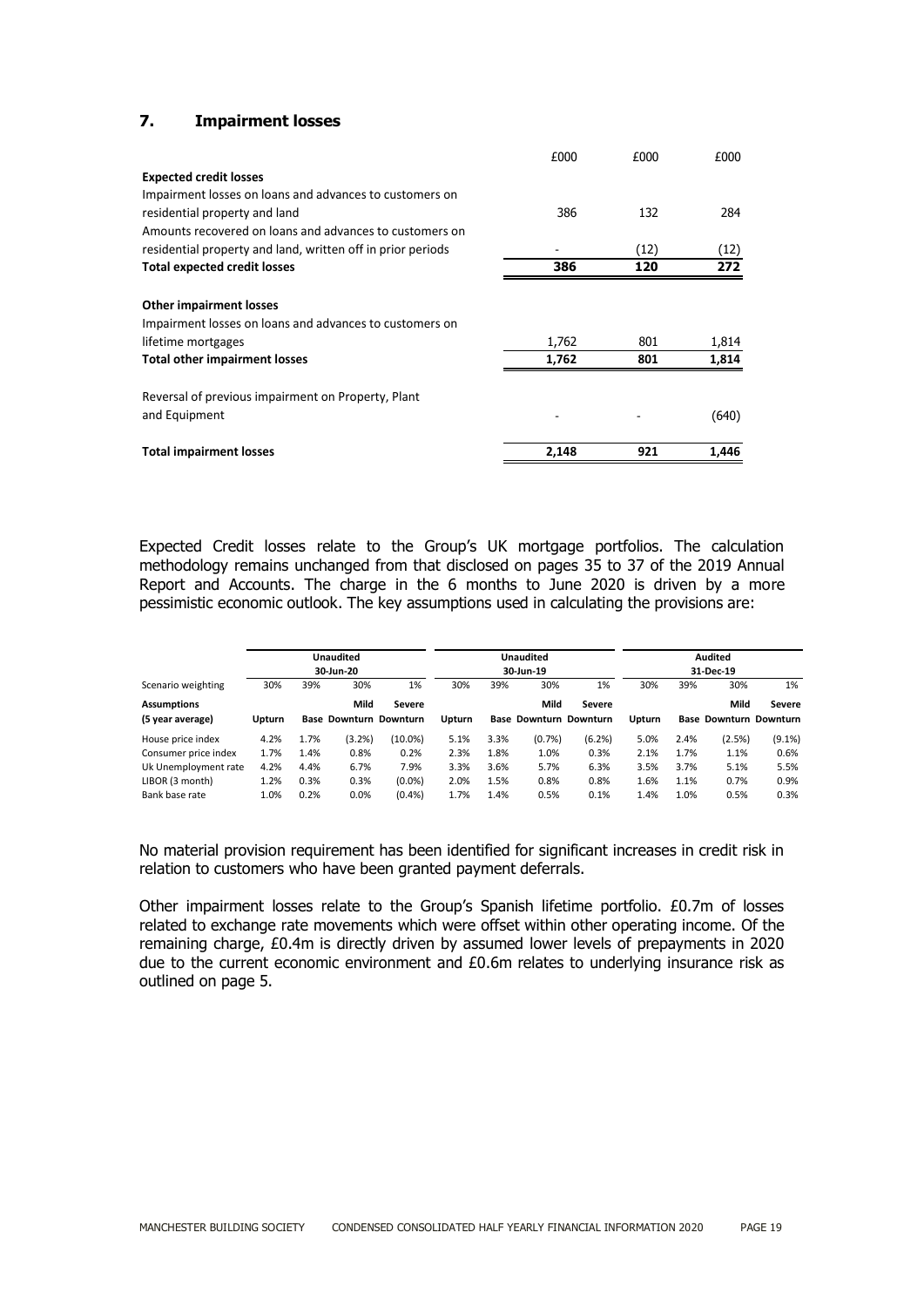# **8. Deferred tax assets**

| <b>Unaudited</b><br>Audited<br><b>Unaudited</b>           |      |
|-----------------------------------------------------------|------|
| 30 Jun 20<br>30 Jun 19<br>31 Dec 19                       |      |
| £000<br>£000                                              | £000 |
| Tax losses<br>2                                           |      |
| Deferred tax movement on timing differences on derivative |      |
| contracts<br>-                                            |      |
| Accelerated tax depreciation<br>(3)                       |      |
| Other provisions                                          |      |
| Total<br>$\overline{\phantom{a}}$<br>-                    |      |

#### **9. Assets in disposal groups classified as held for sale**

The group's land and buildings, being its head office, was owned by MBS (Property) Limited ("MBSP"). Heads of terms to sell MBSP were signed in March 2019 and the sale completed in August 2019. At 30 June 2019 the assets and liabilities of MBSP were classified as "held for sale" as required by IFRS  $5$  – Non-current assets held for sale and discontinued operations. The items within this disposal group were measured at carrying value, being the lower of carrying value and fair value less disposal costs.

The assets and liabilities within the disposal group were as follows:

|                            | <b>Unaudited</b> | <b>Unaudited</b> | Audited   |
|----------------------------|------------------|------------------|-----------|
|                            | 30 Jun 20        | 30 Jun 19        | 31 Dec 19 |
|                            | £000             | £000             | £000      |
| <b>Assets</b>              |                  |                  |           |
| Property Plant & Equipment |                  | 6,642            |           |
| <b>Other Assets</b>        |                  | 266              |           |
|                            |                  | 6,908            |           |
| <b>Liabilities</b>         |                  |                  |           |
| <b>Other Liabilities</b>   |                  | 201              |           |
|                            |                  | 201              |           |

#### **10. Deposits from banks and others**

|                | Unaudited | Unaudited | Audited   |
|----------------|-----------|-----------|-----------|
|                | 30 Jun 20 | 30 Jun 19 | 31 Dec 19 |
|                | £000      | £000      | £000      |
| Other deposits | 9,748     | 12,183    | 11,164    |
| Total          | 9,748     | 12,183    | 11,164    |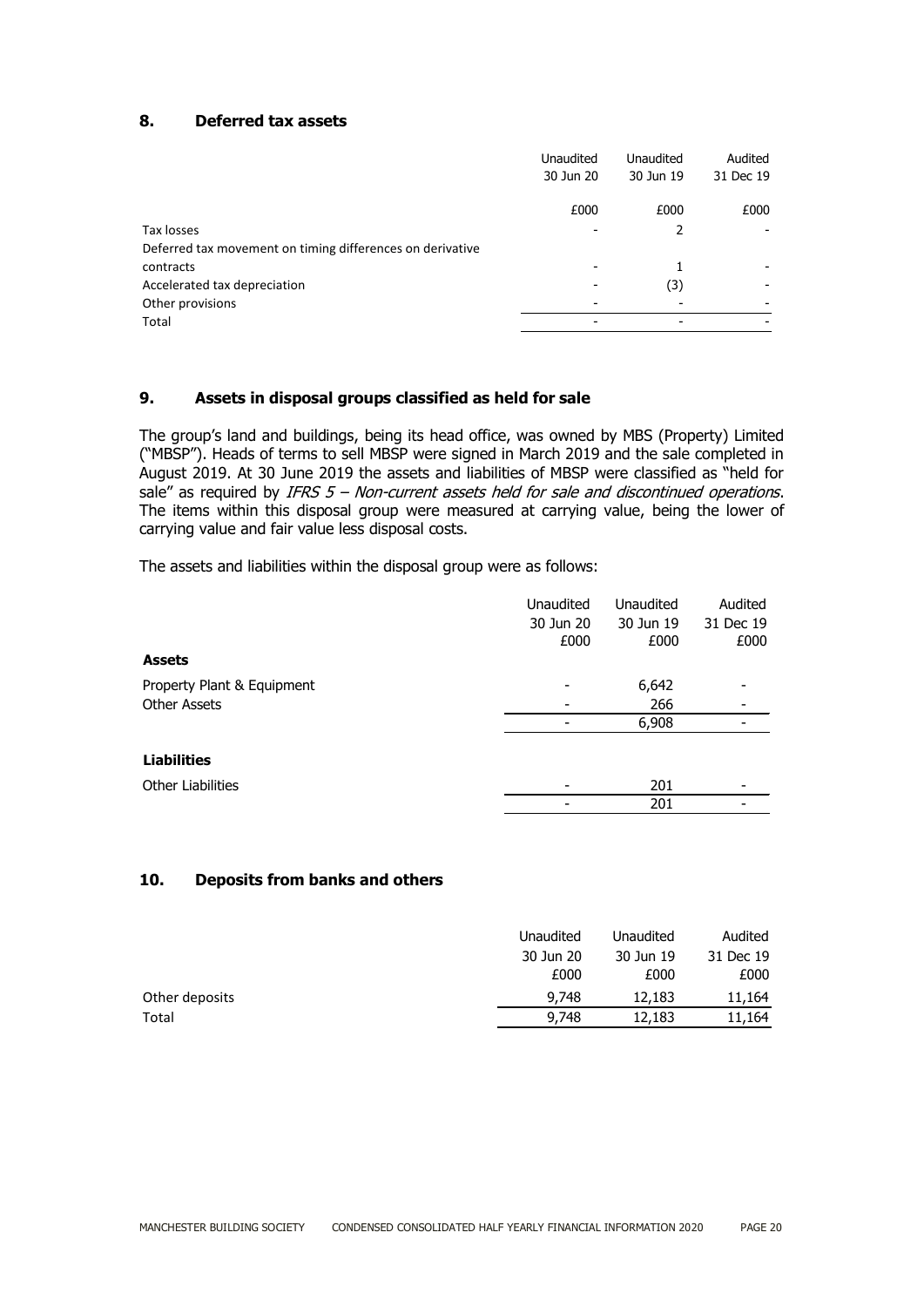# **11. Provisions for liabilities and charges**

|                                                            | Unaudited                | Unaudited      | Audited   |
|------------------------------------------------------------|--------------------------|----------------|-----------|
|                                                            | 30 Jun 20                | 30 Jun 19      | 31 Dec 19 |
| <b>FSCS levy</b>                                           | £000                     | £000           | £000      |
| At start of period                                         |                          | 11             | 11        |
| Release for the period                                     |                          | (6)            | (11)      |
| Provision utilised                                         |                          |                |           |
| At end of period                                           | $\overline{\phantom{0}}$ | 5              |           |
|                                                            | Unaudited                | Unaudited      | Audited   |
|                                                            | 30 Jun 20                | 30 Jun 19      | 31 Dec 19 |
| <b>Customer redress</b>                                    | £000                     | £000           | £000      |
| At start of period                                         | 18                       | 25             | 25        |
| Release for the period                                     |                          |                | (7)       |
| Provision utilised                                         |                          |                |           |
| At end of period                                           | 18                       | 25             | 18        |
|                                                            | Unaudited                | Unaudited      | Audited   |
|                                                            | 30 Jun 20                | 30 Jun 19      | 31 Dec 19 |
| Other                                                      | £000                     | £000           | £000      |
| At start of period                                         |                          | $\overline{2}$ | 2         |
| Release for the period                                     |                          | (1)            |           |
| Provision utilised                                         |                          |                | (2)       |
| At end of period                                           |                          | 1              |           |
| Total provisions for liabilities and charges at the end of |                          |                |           |
| the period                                                 | 18                       | 31             | 18        |

(i) Financial Services Compensation Scheme ("FSCS levy")

The Society's provision for FSCS charges arises from its operation as a UK deposit taker. The FSCS levy consists of two parts - a management expenses levy, which covers the interest cost of running the scheme, and a capital levy to cover the cost of the compensation paid, net of any recoveries.

No provision is required at 30 June 2020.

#### (ii) Customer redress provision

The customer redress provision is held in relation to a customer redress exercise in respect of instances of non-compliance with the CCA within the NMB MAC and CLC second charge portfolios, which is detailed on page 67 of the 2019 Annual Report and Accounts. This redress exercise was completed in 2017. Attempts to contact some customers have been unsuccessful to date, and the £18k provision is retained at 30 June 2020 in relation to these customers.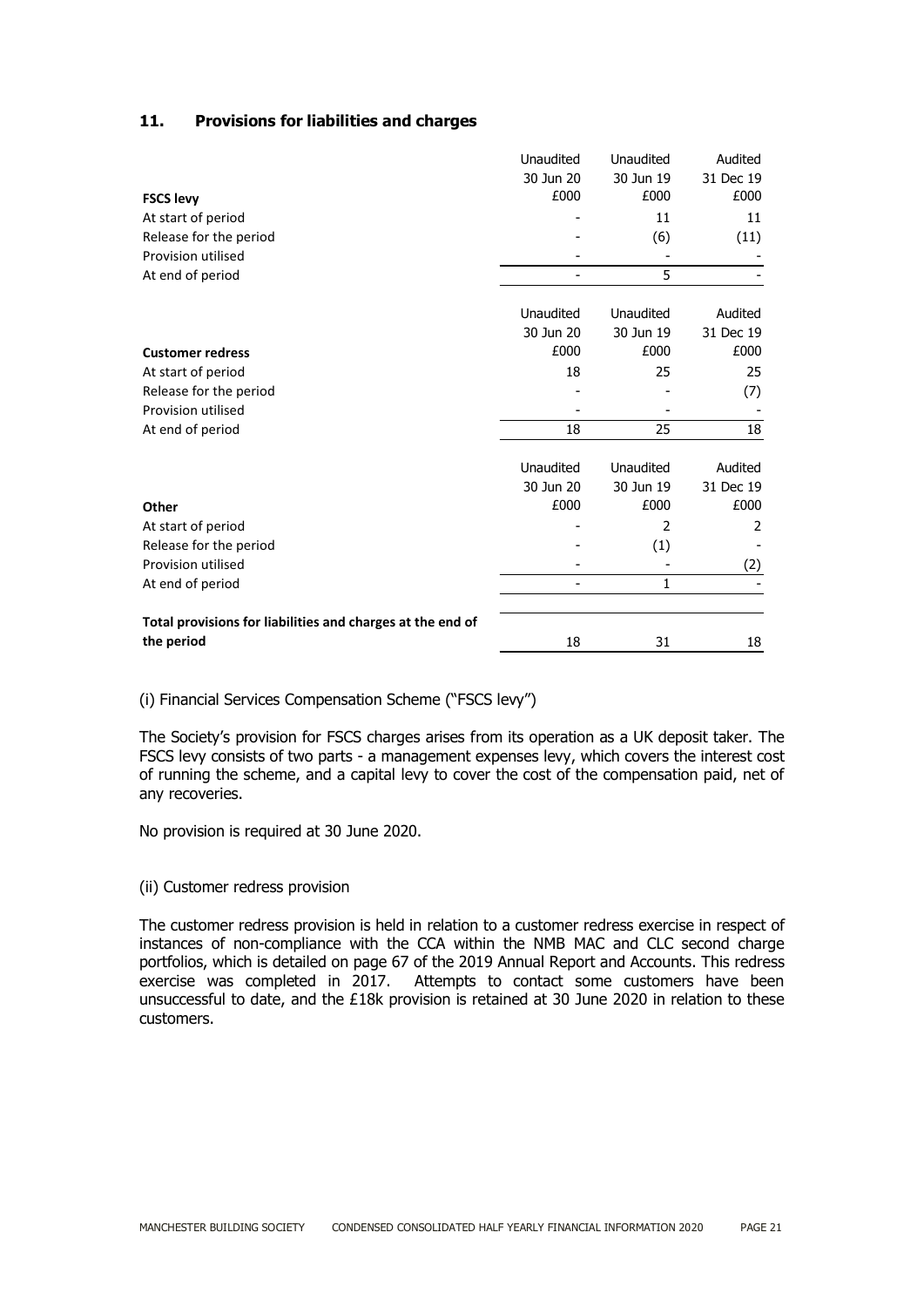#### (iii) Other provision

The other provision related to the result of the BoS v Rea decision, which is detailed on page 67 of the 2019 Annual Report and Accounts. The remediation exercise in relation to this provision was completed during 2018.

## **12. Subordinated liabilities**

|                                                     | Unaudited | Unaudited | Audited   |
|-----------------------------------------------------|-----------|-----------|-----------|
|                                                     | 30 Jun 20 | 30 Jun 19 | 31 Dec 19 |
|                                                     | £000      | £000      | £000      |
| Loan (repay 2022) interest: $3$ month LIBOR + 1.75% | 5,000     | 5,000     | 5,000     |
| Loan (repay 2023) interest: $3$ month LIBOR + 2.45% | 4,200     | 4,200     | 4,200     |
| Loan (repay 2032) interest: 6.70%                   | 5,000     | 5,000     | 5,000     |
| Total                                               | 14,200    | 14,200    | 14,200    |

## **13. Subscribed capital**

The Society has two tranches of PIBS in issue. The first tranche was issued in 1999 and is remunerated at 8.00% and the other was issued in 2005 and is remunerated at 6.75%. The two tranches are accounted for differently as they are subject to differing legal arrangements. Both tranches of PIBS are unsecured and rank pari passu with each other. In priority terms, the PIBS holders rank behind the Society's depositing members, its wholesale counterparties and all subordinated note holders. PIBS coupons are non-cumulative.

Classified as a liability:

| 30 Jun 19<br>30 Jun 20<br>31 Dec 19<br>£000<br>£000<br>£000<br>5,000<br>5,000<br>5,000<br>5,000<br>5,000<br>5,000<br>Total<br>Unaudited<br>Unaudited<br>Audited<br>30 Jun 20<br>30 Jun 19<br>31 Dec 19<br>£000<br>£000<br>£000<br>9,788<br>9,788<br>9,788<br>9,788<br>9,788<br>9,788<br>Total |                                         | Unaudited | <b>Unaudited</b> | Audited |
|-----------------------------------------------------------------------------------------------------------------------------------------------------------------------------------------------------------------------------------------------------------------------------------------------|-----------------------------------------|-----------|------------------|---------|
|                                                                                                                                                                                                                                                                                               |                                         |           |                  |         |
|                                                                                                                                                                                                                                                                                               |                                         |           |                  |         |
|                                                                                                                                                                                                                                                                                               | 8.00% Permanent Interest Bearing Shares |           |                  |         |
|                                                                                                                                                                                                                                                                                               |                                         |           |                  |         |
|                                                                                                                                                                                                                                                                                               | Classified as equity:                   |           |                  |         |
|                                                                                                                                                                                                                                                                                               |                                         |           |                  |         |
|                                                                                                                                                                                                                                                                                               |                                         |           |                  |         |
|                                                                                                                                                                                                                                                                                               |                                         |           |                  |         |
|                                                                                                                                                                                                                                                                                               | 6.75% Permanent Interest Bearing Shares |           |                  |         |
|                                                                                                                                                                                                                                                                                               |                                         |           |                  |         |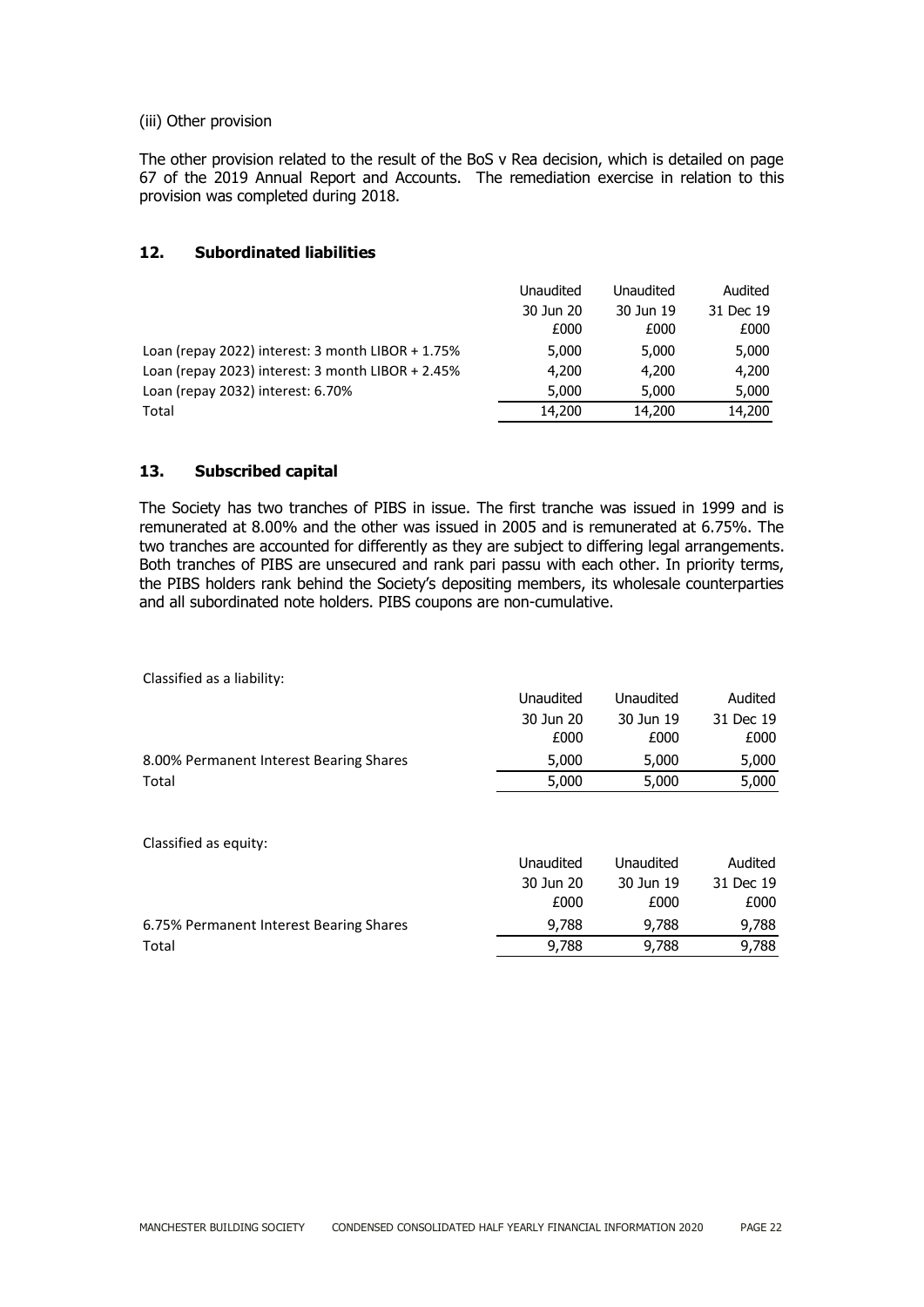# **14. Profit Participating Deferred Shares**

|                                   | Unaudited | Unaudited | Audited   |
|-----------------------------------|-----------|-----------|-----------|
|                                   | 30 Jun 20 | 30 Jun 19 | 31 Dec 19 |
|                                   | £000      | £000      | £000      |
| Nominal value - proceeds received | 18,000    | 18,000    | 18,000    |
| Less: issue costs                 | (539)     | (539)     | (539)     |
| Total                             | 17,461    | 17,461    | 17,461    |

The shares were issued in April 2013, are unsecured and rank pari passu with any other deferred shares comprising Common Equity Tier 1 capital issued or to be issued by the Society and rank behind any other deferred shares of the Society in issue not comprising Common Equity Tier 1 capital, including the Society's 1999 and 2005 PIBS.

The PPDS holders rank behind the Society's depositing members, its wholesale counterparties and all subordinated note holders.

The terms of the PPDS allow the Board, at its sole discretion, to declare a dividend of up to 30% of the Society's post tax profits. Dividends are non-cumulative.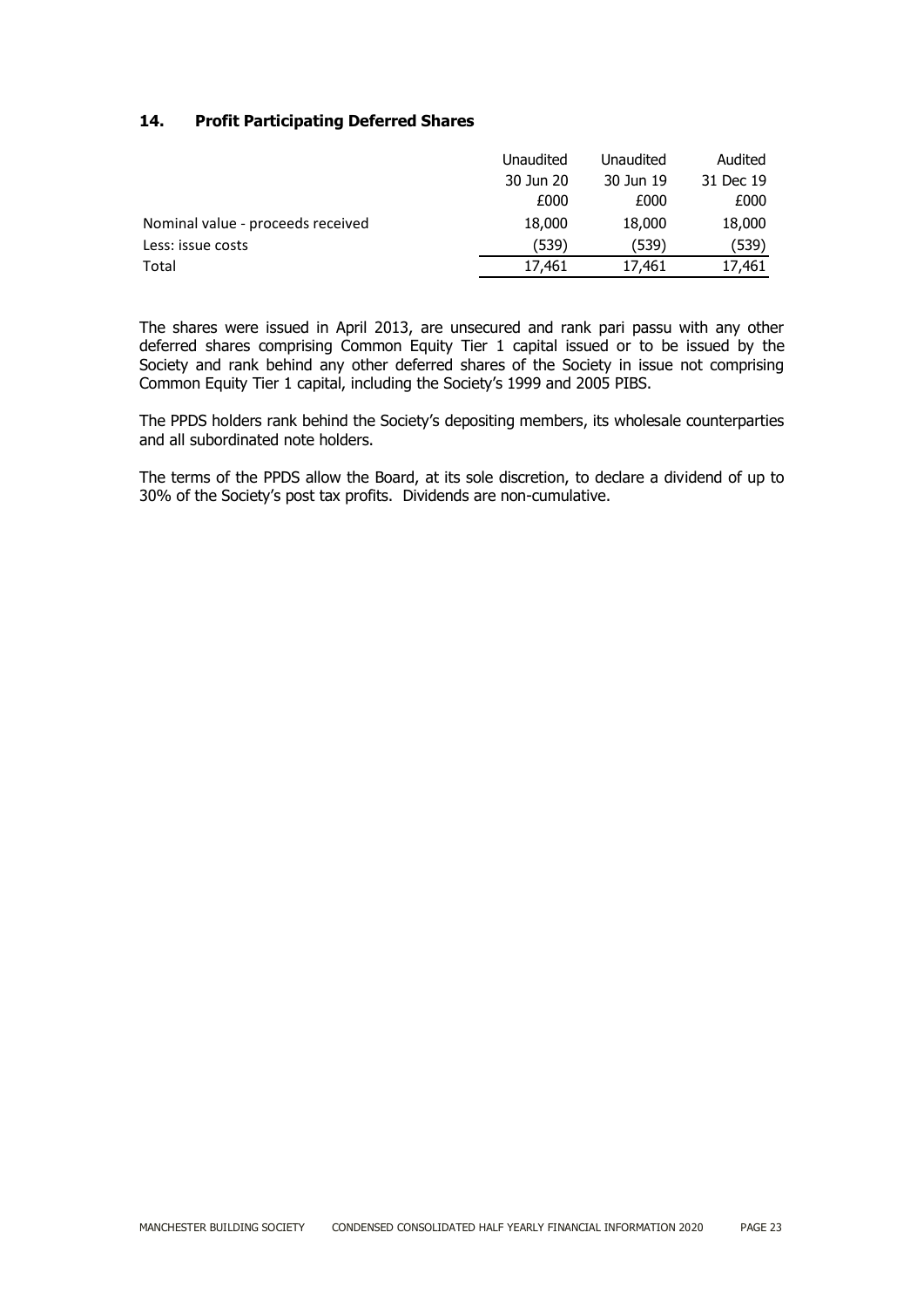# **15. Capital**

The Board manages capital within the regulatory limits set by the PRA.

The Group calculates and reports its regulatory capital on a "Total Group" basis with the regulatory capital group being made up of the Society and MBS (Mortgages) Limited.

|                                                        | Unaudited<br>30 Jun 20<br><b>Total Group</b><br>£000 | Unaudited<br>30 Jun 19<br><b>Total Group</b><br>£000 | Audited<br>31 Dec 19<br><b>Total Group</b><br>£000 |
|--------------------------------------------------------|------------------------------------------------------|------------------------------------------------------|----------------------------------------------------|
| <b>Tier 1 Capital</b>                                  |                                                      |                                                      |                                                    |
| Common Equity Tier 1 Capital (CET1)                    |                                                      |                                                      |                                                    |
| Accumulated Losses (after applying IFRS 9 transitional |                                                      |                                                      |                                                    |
| arrangements)                                          | (10, 851)                                            | (11,004)                                             | (10, 411)                                          |
| Profit Participating Deferred Shares                   | 17,461                                               | 17,461                                               | 17,461                                             |
| <b>Total CET1 Capital</b>                              | 6,610                                                | 6,457                                                | 7,050                                              |
| Other Tier 1 Capital                                   |                                                      |                                                      |                                                    |
| Permanent Interest Bearing Shares                      |                                                      |                                                      |                                                    |
| -Nominal balance                                       | 14,788                                               | 14,788                                               | 14,788                                             |
| -Amortisation                                          | (11, 830)                                            | (10, 352)                                            | (10, 352)                                          |
| Net Permanent Interest Bearing Shares                  | 2,958                                                | 4,436                                                | 4,436                                              |
| <b>Total Tier 1 Capital</b>                            | 9,568                                                | 10,893                                               | 11,486                                             |
| <b>Tier 2 Capital</b>                                  |                                                      |                                                      |                                                    |
| <b>Subordinated Debt</b>                               |                                                      |                                                      |                                                    |
| -Nominal balance                                       | 14,200                                               | 14,200                                               | 14,200                                             |
| -Amortisation                                          | (9,406)                                              | (7,062)                                              | (7,989)                                            |
| Net Subordinated Debt                                  | 4,794                                                | 7,138                                                | 6,211                                              |
| <b>Collective Provisions</b>                           |                                                      |                                                      |                                                    |
| Permanent Interest Bearing Shares                      | 11,830                                               | 10,352                                               | 10,352                                             |
| <b>Total Tier 2 Capital</b>                            | 16,624                                               | 17,490                                               | 16,563                                             |
| <b>Total Regulatory Capital</b>                        | 26,192                                               | 28,383                                               | 28,049                                             |

Since the start of 2020 Total Regulatory Capital under CRD IV has decreased by £1,857k from £28,049k to £26,192k.

The decrease results from ongoing operations, made up as follows:

- $\bullet$  A reduction of £393k due to the retained loss of the regulatory group for the period;
- a reduction of £45k regarding the transitional rules covering the implementation of IFRS 9;
- the continued grandfathering of Subordinated debt out of Tier 2 capital over a 9 year period, amounting to £500k in the half year;
- amortisation out of Tier 2 capital of an additional portion of Subordinated debt which now has less than five years to its maturity date, amounting to £919k in the half year.

As at 30 June 2020 the Society met its TCR in total capital terms, but continued to have a shortfall against the qualitative standards for the level of CET1 regulatory capital. The Society as required by CRD IV article 142 submitted a Capital Conservation Plan to the PRA in October 2016 as a result of this shortfall, with a number of subsequent updates setting out proposed measures to improve the regulatory capital position. In June 2018, following the Society's CET 1 capital falling below the required 4.5% of Risk Weighted Assets, a new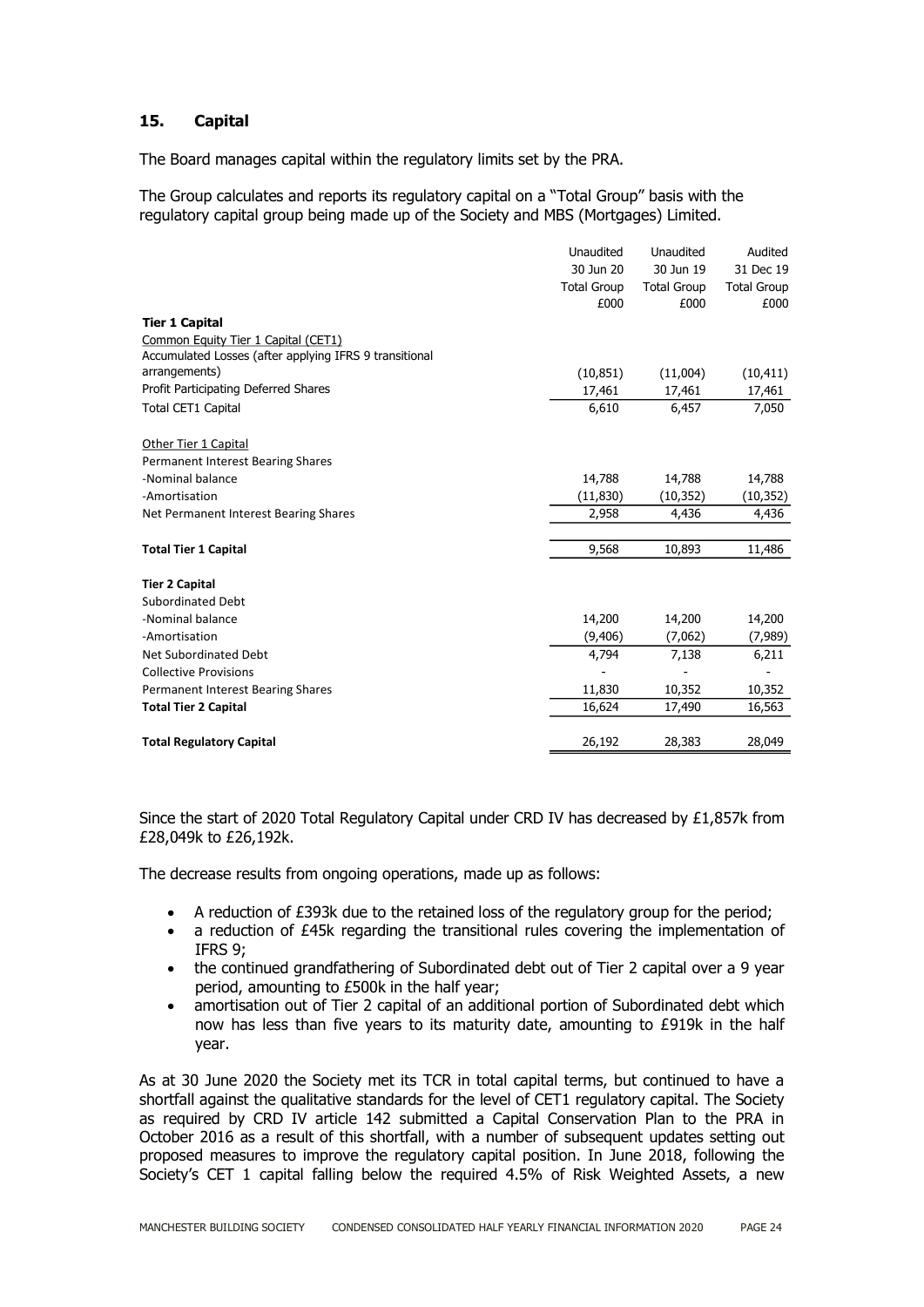medium to long term strategic plan was produced which was independently reviewed and acknowledged by the PRA who agreed to monitor the Society against it. This plan was subsequently updated, most recently in June 2020. The PRA continue an open dialogue with the Society on future developments.

# **16. Related party transactions**

The Group is controlled by Manchester Building Society and at 30 June 2020 consisted of the Society and its wholly owned subsidiary, MBS (Mortgages) Ltd. The Society continued to provide loan funding to its subsidiary during the half year ended 30 June 2020 in a manner similar to that disclosed in the 2019 Annual Report and Accounts. Accordingly, transactions with this related party is entered into in the normal course of business; related party transactions, for the half year to 30 June 2020 are similar in nature to those for the year ended 31 December 2019. The Society sold its other subsidiary, MBS (Property) Ltd during August 2019, when this company ceased to be a member of the group.

The Officers as at 30 June 2020 remain unaltered from those disclosed at 31 December 2019 on page 70 of the 2019 Annual Report and Accounts.

Where the services of key management personnel are provided by entities controlled by them, then transactions with these entities are approved by the Remuneration and Nominations Committee.

# **17. Financial commitments**

There is no material change to the Group's financial commitments from the position reported in the 2019 Annual Report and Accounts.

## **18. Contingent liabilities and assets**

(i) Contingent liabilities

Given the high level of scrutiny regarding financial institutions' treatment of customers and business conduct from regulatory bodies and other sources there is a risk that certain aspects of the Group's current or historic business, including, amongst other things, CCA regulated loans, may be determined by the FCA and other regulatory bodies or the courts as, in their opinion, not being conducted in accordance with applicable laws or regulations, or fair and reasonable treatment.

As detailed in the Regulatory risk section on page 7 and in Note 11, provision has been made where the Group is aware of a specific conduct issue and can estimate its impact reliably.

As disclosed on page 67 of the 2019 Annual Report and Accounts there is a risk that other aspects of the Group's business might be considered as not having been conducted in accordance with all relevant regulation, or the fair and reasonable treatment of customers. It is also not possible to rule out the possibility of other instances of non-compliance with CCA or other regulations which have not been identified. No provisions against these risks are included in these accounts.

(ii) Contingent assets

The Group's appeal to the Supreme Court in its case against former auditors, Grant Thornton UK LLP, is scheduled for October 2020, with the judgment known some time later. This may result in further damages being awarded to the Society. The likelihood and amount of any potential award are not known at this time.